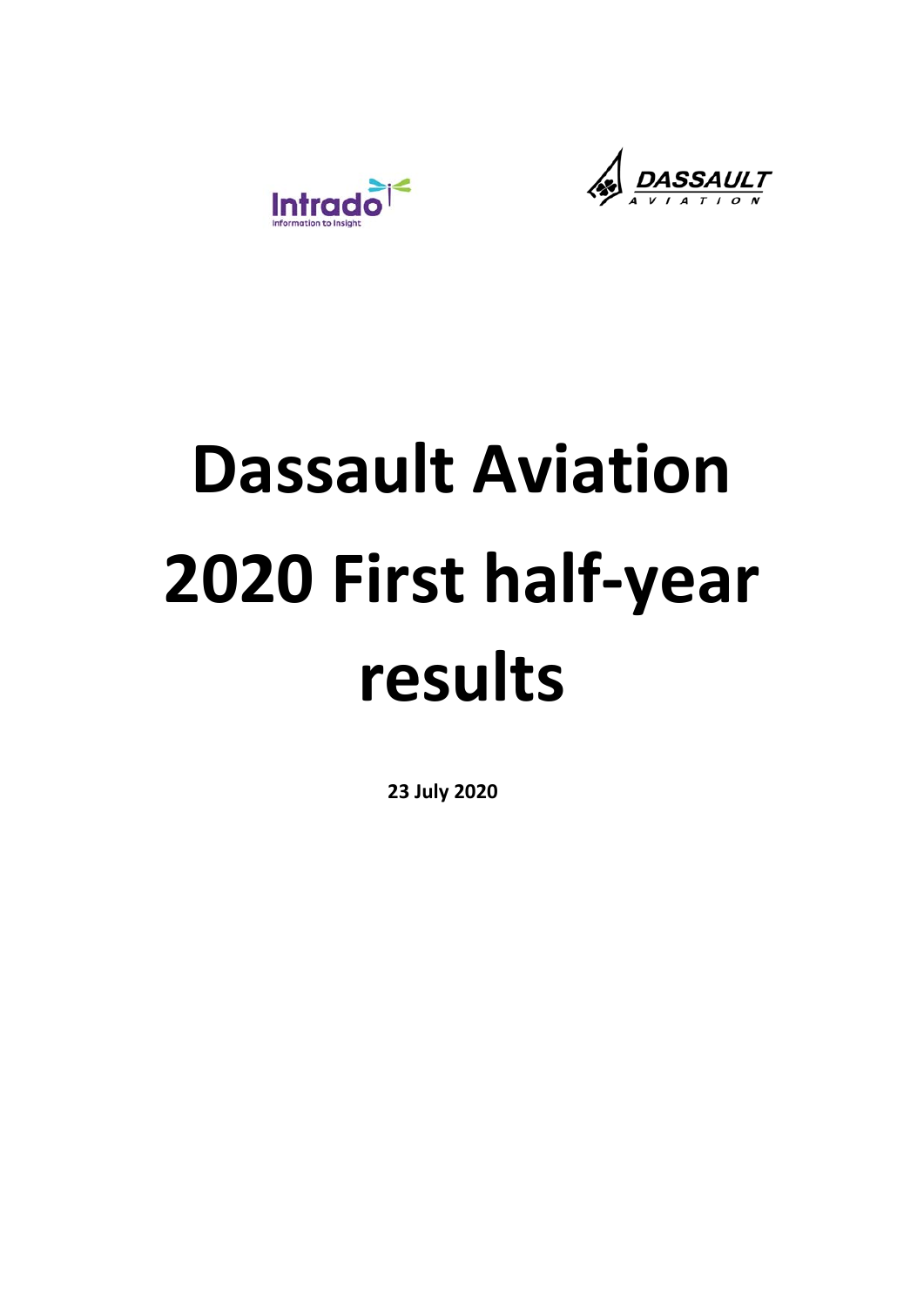**List of MAIN speakers Company Job title**  Eric Trappier **Dassault Aviation** CEO

### **PRESS CONFERENCE**

**Eric Trappier**  *CEO* 

Thank you to everybody for joining us and we're awaiting a few late comers. We will start the press conference.

Given the health crisis, please do wear your mask and also as is our want, we will not have informal interviews with the chairman or the CEO or Chief Operating Officer after the press conference. Please ask your questions during the conference session itself. Therefore, please no informal interviews after it. Thank you, says Mr Trappier. Thank you for joining us.

Everything is under control. Everything is properly monitored. It's nicer to meet in person, isn't it? Now, as is our want, in spite of the current crisis, we will start off with a short film that sums up the first part of the year in pictures.

After consulting and listening to experts, I've decided in conscience to take even stronger measures, even stronger so as to reduce our travel and our contacts to the strict essential needs. All companies must facilitate teleworking and if this is not possible, as from tomorrow, they must adapt their organization to comply with barrier measures to block the virus so as to protect their employees.

In response to the unprecedented COVID‐19 crisis and to comply with government directives, Dassault Aviation immediately implemented a plan of emergency measures with the health and safety of its employees and their families as an absolute priority.

Ladies and gentlemen, dear colleagues, I wanted to speak to you as we hold our Executive Committee meeting this morning, as each Friday and of course, like last week, this meeting is being held remotely to comply with the lockdown measures for those at home and the barrier measures for those here at the headquarters or at their plants.

As soon as the crisis began, we took emergency measures. We sent home vulnerable people. We stopped production. We even stopped development work on site while the appropriate measures were worked out. These measures were defined. They were presented to our Labour Unions; our social partners and a Central Works Council meeting was held.

After much discussion and on the condition that are measures be properly enforced, our labour unions approved the restart plan by a large majority, giving us the confidence to set this plan in motion. To support Dassault Aviation, the board decided that no dividends would be paid to shareholders while maintaining profit and our profit sharing agreement for employees.

A crisis management team, chaired by the CEO, met twice daily. It was supported by specific crisis management teams, a multidisciplinary human resource team active since January, including the coordinating Occupational Doctor, a risk management team to establish a business continuity plan in line with the HR team and an industrial team.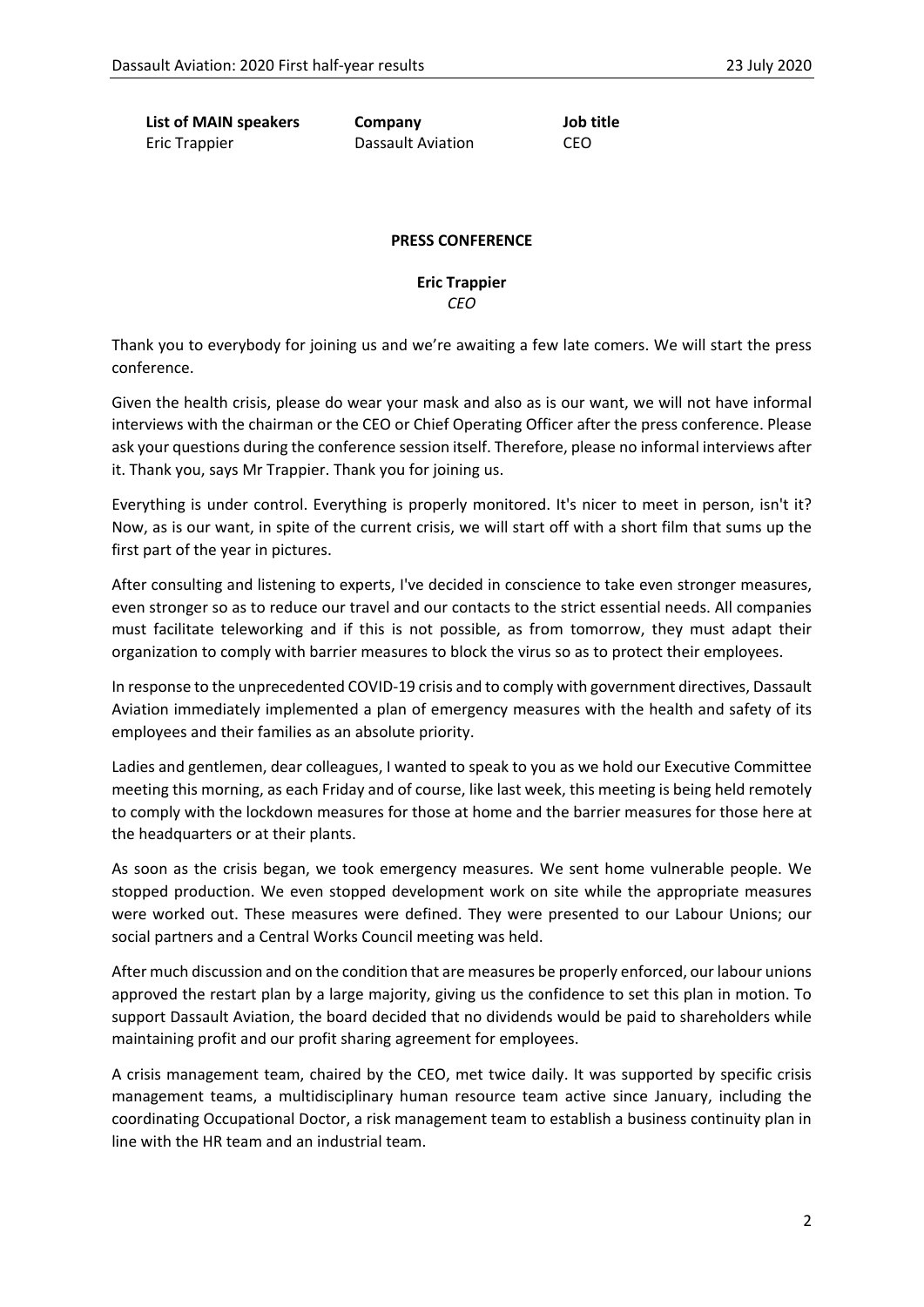So, just under 9% of us were present at the sites with 43% teleworking, which means more than 50% of the workforce active ‐ 52%. Employees quickly adapted to teleworking, which became widespread and increasingly efficient. 1,800 laptops were deployed. More than 1,500 teleconferences were held each day.

To insure the safety of employees on site, all necessary measures were taken. Masks were procured and distributed at our sites. Wearing masks was mandatory. Ensuring support for the armed forces, particularly for operations in progress, and to maintain the permanent posture of security, this was an absolute priority for Dassault Aviation.

The company's efforts and determination to fulfil our essential missions quickly led to the resumption of our aeronautical activities and compliance with our contractual commitments in the military and civil scopes. The Ministry of the Armed Forces visited our headquarters on the 15th of May, a strong symbol of the government's support in this time of crisis.

Thank you all for the work you've been doing, your mobilisation, your diligence, and the trust with which our relations have been maintained. I'm happy to see that you found ways and means of creating totally different working conditions. That is indeed an incredible asset. You were responsive to our urgent priorities. Thank you very much for that and we will continue to work together in great confidence in the weeks and months ahead.

I have two priorities when we look at all this. In the short to medium term, the Rafale, and in the short to medium term extending into the longer term, the NGF. If there are two areas where we really need to work together to make sure they are solid, it is these two. They are what ultimately ensures that we always have a production tool in France and a strong engineering department in cooperation for the future.

Dassault Aviation took part in the offense to contain the public health crisis by providing the armed forces with two Falcons for the resilience operation in order to quickly transport medical personnel. Flights were also operated for the NGO, Aviation Without Borders.

The company provided Regional Health authorities with 130,000 masks at the start of the crisis. Dassault Aviation's employees also played a key part in multiple solidarity operations supported by the company, preparing meals for hospital personnel or making facial shields at all of our industrial sites for those on the front lines in the fight against COVID‐19. And also, for dentists in some areas of Greater Paris when restrictions were lifted.

The entire aeronautical industry has been particularly hard hit by this crisis, a sector with hundreds of companies of all sizes and more than 300,000 employees. The government's support is thus vital to avoid the collapse of the strategic sector.

Within the GIFAS [ph 00:08:13], Dassault Aviation has been fully involved in establishing the aeronautical sector support plan with the government. This plan mitigates the disaster that would have taken place without such a plan. Firstly, furlough scheme must continue. Second we created a font with about 200 million euros from the four main prime contractors, the big four, they're called, and 100 million euros from the government.

With this 200 plus 200, we will raise additional private capital to reach around 1 billion euros, which we will use in part to keep certain companies from going bankrupt and possibly to help them upgrade so that coming out of the crisis, our supply chain is stronger than ever. It needs to be competitive and that is why the plan includes a digital element, for example. We need to accelerate the digital transformation of our supply chain and the four.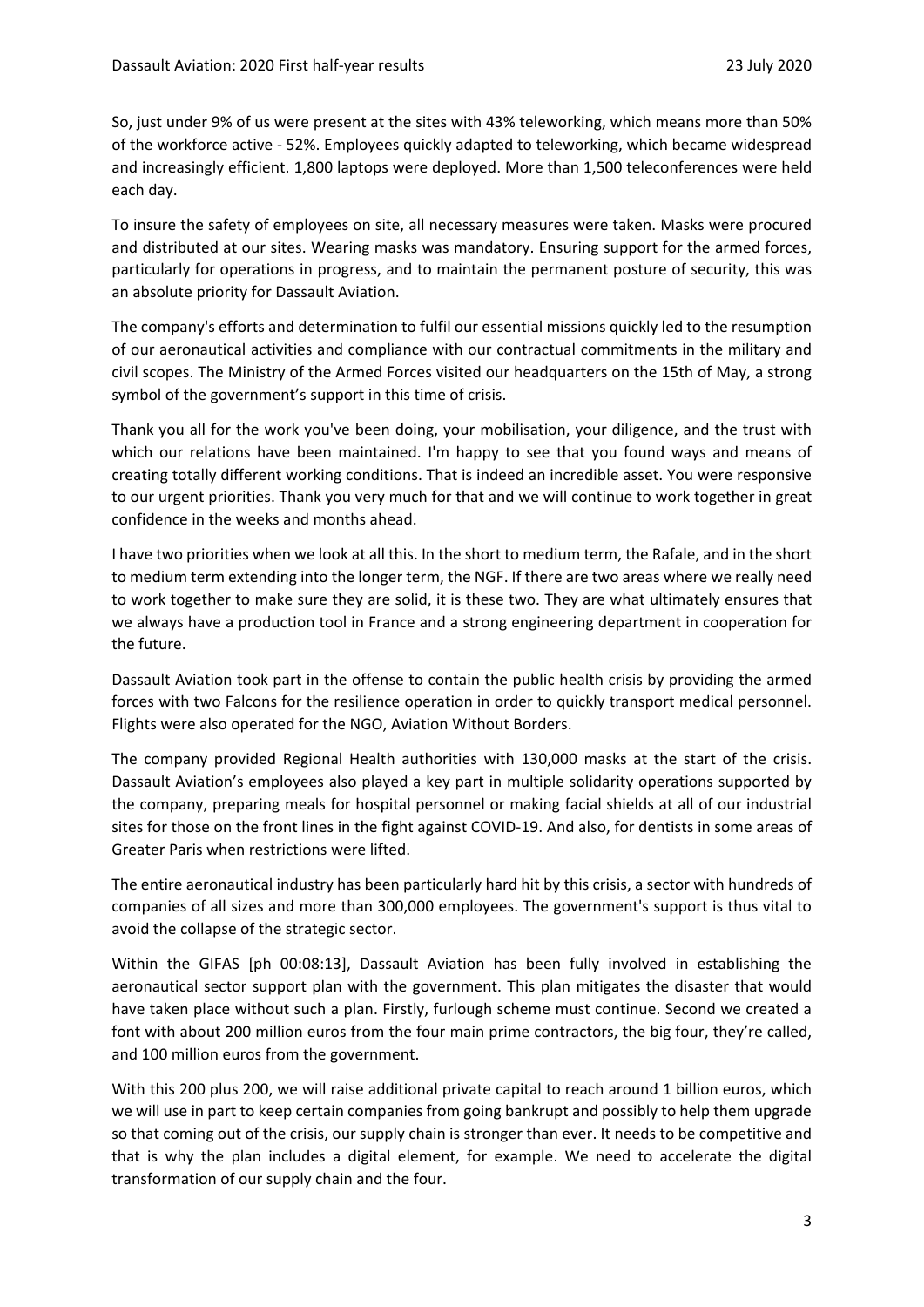The scope is from now for the next one or two years, which is how long the crisis will last, but we are also looking beyond. The future oriented aim is to work with the engineering departments on more digital carbon free aircraft.

Thanks to our cohesive, proactive, and determined teams and constructive dialogue with the labour representatives, Dassault Aviation has every possible asset in its hands to manage this crisis in the short, medium and long term, and thus to continue its activities for the company's future, including the major programmes, such as the Future Combat Air System.

The contract to launch the FCAS demonstrator programme was signed on the 20th of February 2020 at the Ministry of the Armed Forces and Powers by France, Germany and Spain in the presence of the main industrial partners. The goal is in 2026 to fly the technological demonstrator of the next generation fighter, the NGF Jet which is led by Dassault Aviation.

During this first half of 2020, the company also focused on developing the Rafale F4 standard. Training for engine mechanics and pilots continued in Mérignac, as did acceptance of the Rafales produced. A new upgraded ATL2 was delivered in the East. In the civil area, Dassault Aviation prioritised the Falcon 6X. The development schedule for this new aircraft is keeping the target of 2021 for its first flight and 2022 for entry into service.

On the 18th of June, Eric Trappier signed a patronage agreement with Général Baptiste, the national delegate of the *Ordre de la Libération*, founded by General de Gaulle in 1942 to honour those fighting for France's liberation. The order now works to promote the spirit of defence, a cardinal value during this unprecedented global crisis.

# **COVID‐19 A MAJOR SANITARY AND ECONOMIC CRISIS (1/3)**

Thank you for this short film. We're going to present the results. First, let me talk to you about the context. The COVID pandemic hit us just as many others. The aviation was very strongly hit for the commercial airlines, but also the business airlines. We will talk about this later on.

We quickly decided to contribute to take part in the resilience operation. We think that thanks to the Falcon that we had put at the disposal of the armed forces at a critical time for our country and in the Aviation Without Borders organisation people could travel within France swiftly and safely to balance out the health effort in France.

And we rebuilt our operations in the company as you saw in the picture. The production too, but also the tertiary sector because the workstations were redesigned to take into account social distancing. We quickly, and this was demonstrated, we started working from home intensively. To give you an idea, 500 employees at the beginning of the year. From 500, we went to 4,000 employees in just a few days. So, it was a major effort to maintain a certain activity when everything had stopped two days after the 16th of March.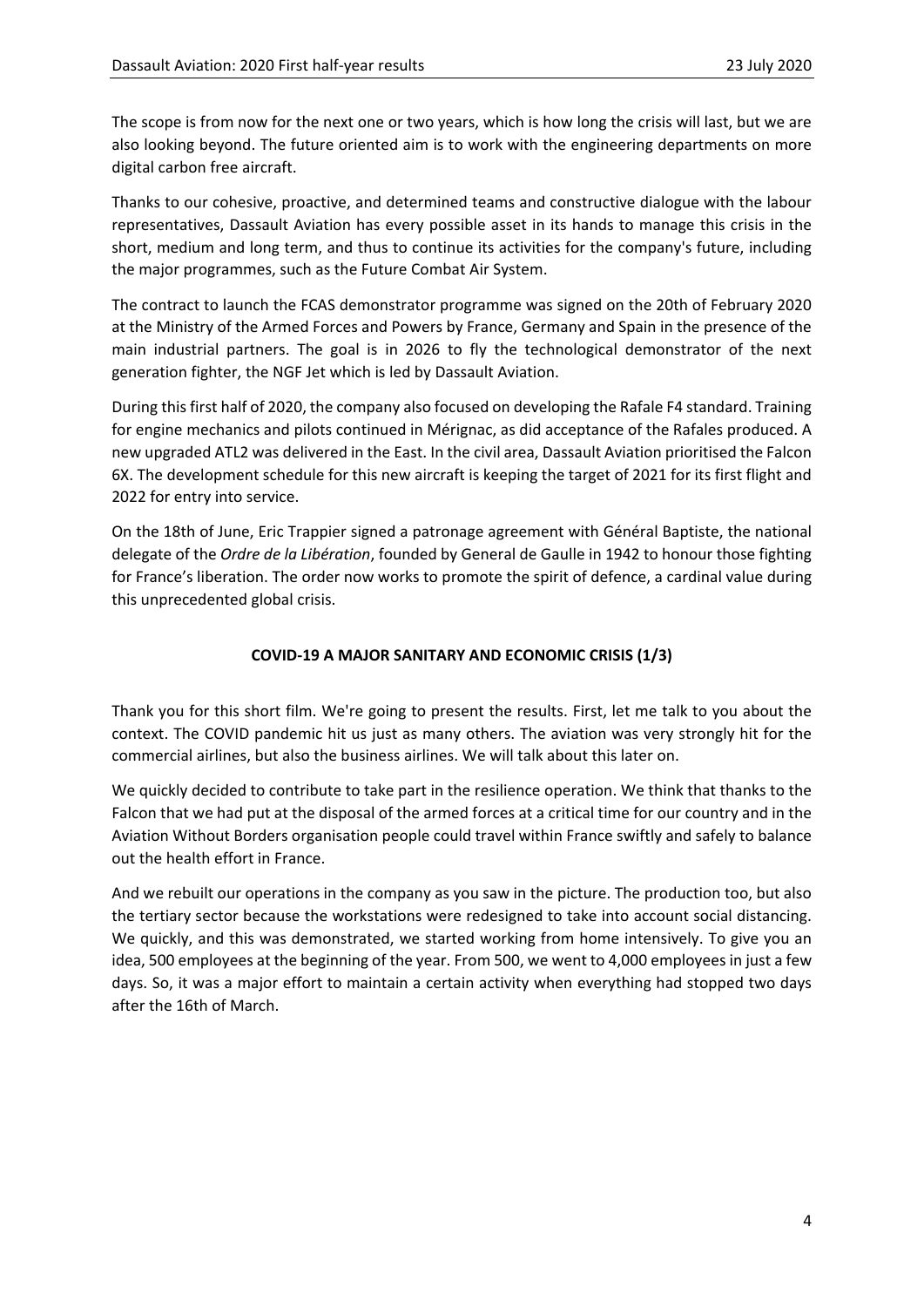### **COVID‐19 A MAJOR SANITARY AND ECONOMIC CRISIS (2/3)**

We immediately launched a continuity plan with one major priority to support the armed forces, especially the French forces, but also the foreign ones to support a few Falcon clients who kept flying during the crisis and to try and maintain a certain level of production and delivery of Rafales and Falcons during this very delicate period.

The development of Falcon 6X, which is a priority to keep on time with our timeline of 2022. We had to coordinate the actions of the different players of the 6X, whether they were in the United States and Canada and France, so that we might not delay this programme, which is the case today.

We also had to deal with the supply chain, identify and adapt the loads with our subcontractors so that we could keep on with our efforts, not only the internal efforts, but efforts with the entire ecosystem contributing to the Rafale and the Falcons.

And the last point, and this was also recalled in the film in the support plan to aeronautics. The CORAC actions - in very little time Dassault Aviation contributed to the CORAC, the Civil Aviation Research Council so that we can have a carbon free roadmap and so as to contribute to the effort of the French authorities and the European authorities. That is to have a carbon free aviation very soon.

### **COVID‐19 A MAJOR SANITARY AND ECONOMIC CRISIS (3/3)**

One of the consequences of the COVID, not only health but economic, of course, some of our clients, delayed the time when the aircraft would be delivered. We delivered 30 Falcons by 2020, we will tell you about the details, instead of the 40 planned. So, we've lost ten, which will be carried over next year and the fact that the orders were not up to the mark, we will talk about this later on. So therefore, we still have a few aircraft available this year.

So, beyond this lag in net sales, which is related to the economic impacts with our clients, is also the costs; the costs of the expenses, of all the measures. This expense was immediately taken into account in our cash and luckily so as support from the State, which I'd like to thank for all the measures announced immediately by the State: furloughing, et cetera, et cetera.

So, these effects we will have to deploy them overtime. We will talk about the military and the civil sectors. Maybe you have some questions. We will have to assess the impacts over the longer term of this major crisis.

# **CRISIS RECOVERY STRATEGY**

# **UNCHANGED AMIBITION IN A HARSH AND UNCERTAIN ECONOMIC ENVIRONMENT**

Now, in spite of all this, I'd like to tell you that we are preserving an unchanged ambition in terms of our development and in our strategy. We will keep selling or Falcons. We're still selling them. We will keep developing our future projects and we will renew our range, 6X, we will pursue our efforts for the future Falcon. I will not tell you much more about that today.

We are discussing some additional batches with France for the Rafale and with some other countries for exports. We are developing our multi-mission Falcons, whether it's for the Archange programme or the Maritime Albatross programme, that should give way to some new orders at the end of the year.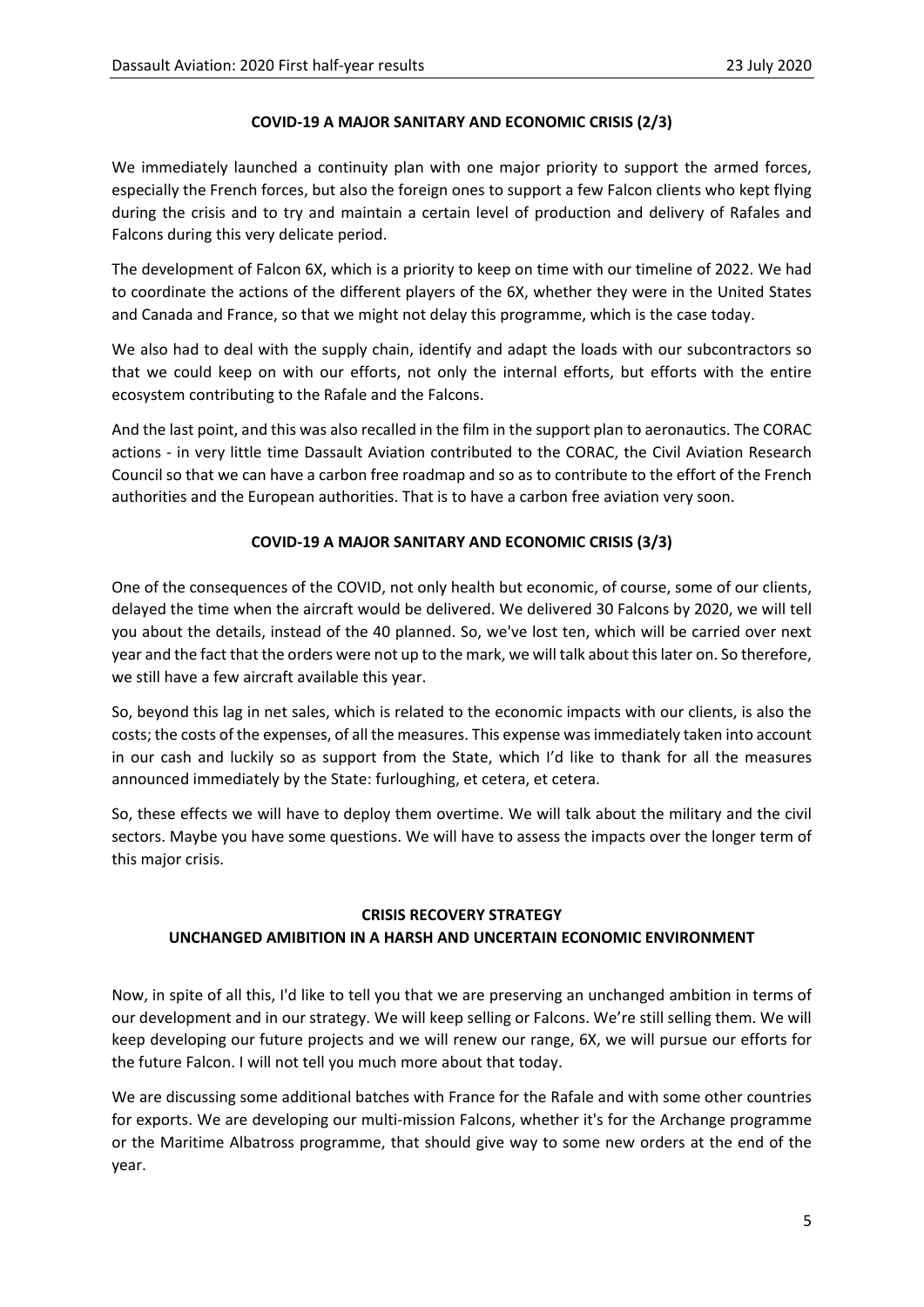The technologies within CORAC's efforts in self-funding, self-financing, to prepare future technologies helped by the support from the government for CORAC, the MTF programme, so the launching of the first step at the beginning of this year for the demonstrator. So, we pursued this work.

It was difficult because setting up the physical platforms was not doable, and this was replaced by a lot of exchanges through video conferencing. But we kept intact our development ambitions during this first phase, and we will have a second phase in the coming year.

The contribution to the MALE programme; we have adapted this programme to meet the needs of the [? 00:18:32] and the four countries and we hope that this programme will be able to start in the coming months.

The high level of research and development ‐ I'll tell you more about this later on. The continuity of our transformation plan. We're going to maintain it. More than ever, we will need digital transformation for us and for our supply chain, an extended engineering platform that plans for manufacturing according to the new tools and the new ways of designing aircraft, reducing them and supporting them.

We have just rescheduled things, rescheduled our plans, so we adapt ourselves because of the various constraints. We have adapted our workforce. We had a lower workload: 30 aircraft instead of 40. Will the market evolve or not? That's one of the major questions and according to the assumptions, the additional Rafale orders, the return for Falcon orders, we will see how we will adapt our workforce to this planned workload. All this was done in total transparency with the Trade Union representatives of the company.

### **RAFALE**

As for the activity, you've seen it in the film. We've delivered seven Rafale to India and Qatar in the first half of 2020. We have pursued negotiations with the State on the additional batches or the additional batch. We worked on the F4 standard. It's been delayed a bit because of the COVID. We will have to ramp up with the coming months.

As you know, as I remind you, no deliveries of Rafale France in 2020 or 2021. This is the French military procurement law void so we will have deliveries for exports. France will start resuming deliveries of the Rafale from 2022 onwards until 2024 to keep delivering the 180 aircraft ordered and we have resumed. This was slowed down there at the COVID period. We have started prospecting for exports to win new contracts for the Rafale.

This might take more time because the COVID effect is not helping us speed up the number of contracts because a lot of countries are directly affected, either directly from the health point of view or indirectly from the economic point of view.

### **FUTURE COMBAT AIR SYSTEM (FCAS)**

As for the future combat air system, we are continuing our work with our partners, the major part of the work which was done was to integrate Spain. You know that Spain was not there at the beginning and they joined us later on. The whole issue was to integrate them, and this is underway, and Spain is going to become a full-fledged partner whether it's in the GCS studies or in the definition of the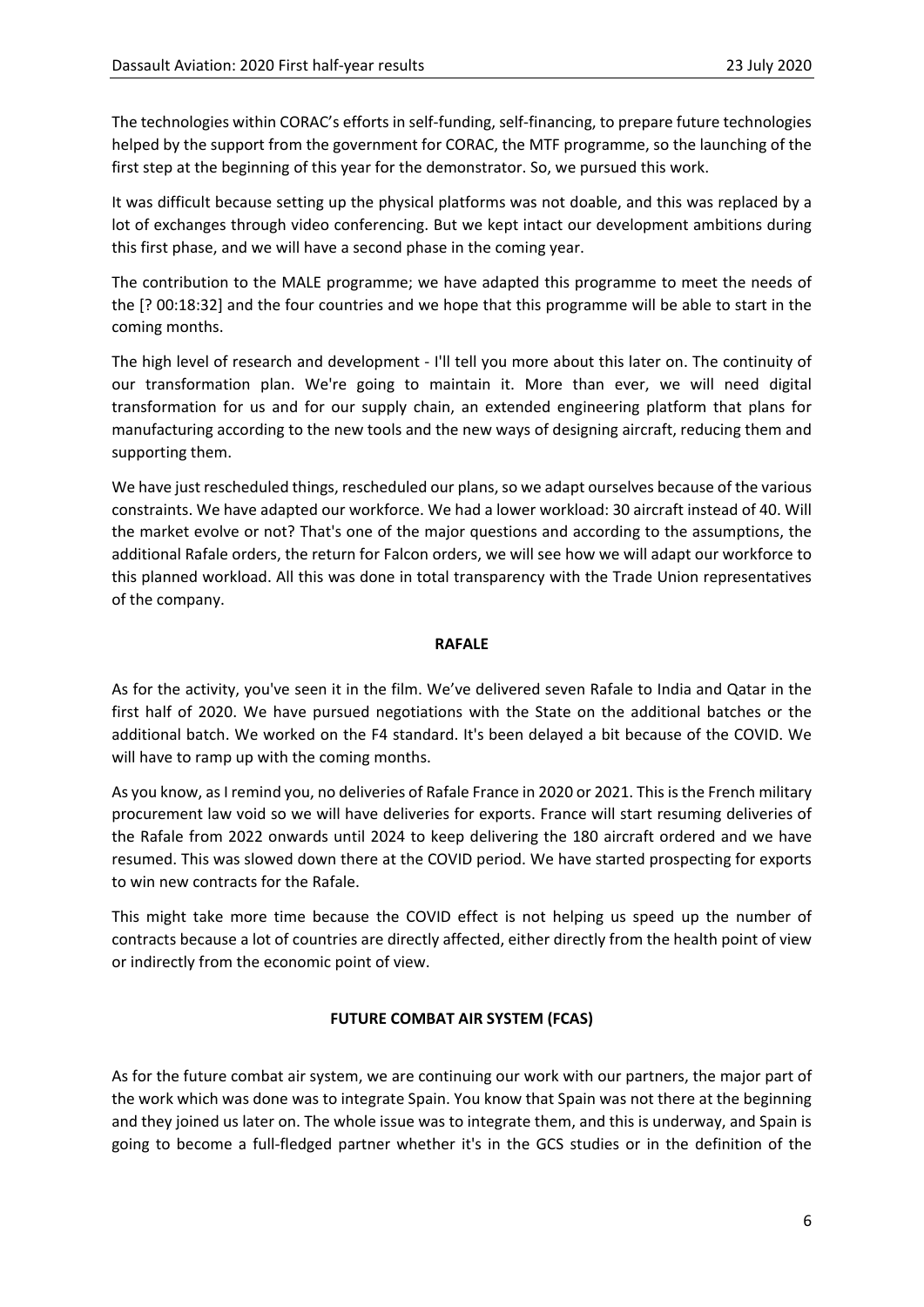demonstrators, the various pillars of this major programme that we are pursuing with our partners, and especially with the DGA, which is the leader in this area.

### **EURODRONE**

The Eurodrone, I talked about this. The negotiations are underway. Airbus is the leader in the negotiations with [? 00:22:12] which represents the four countries interested by this programme and Leonardo and Dassault Aviation are the main partners. So, we have a very strong coordination with Airbus to support Airbus in the discussions with [? 00:22:26].

### **MULTI‐MISSION AIRCRAFT**

As for the multi-mission aircraft, I talked about this, Archange. We are the first to order two aircraft. A third airplane will be activated. It's an option. This will happen at a later stage. We are defining the technical missions of at the *Albatros* 2000. We delivered or third Falcon [? 00:22:54] equipped with hatches for dropping SARs, search and rescue kits, and we delivered the Falcon 2000LX to DLR, which had been bought during the Berlin Air Show.

*Atlantique* 2, the third upgraded ATL2 out of the seven to be performed by Dassault Aviation. This was released early April and the Navy is very happy with this revamped ATL2.

# **FALCON CONTEXT**

The Falcon context: the COVID epidemic hit us directly impacting the business jet market. For some of our clients we pursued our support to them, so our client support is active although very slowly.

We've pursued, as you've seen, the delivery of Falcons. You'll see this in our figures, and we pursued the development of the Falcon 6X. So, there was a period where we were startled after the 16th of March, where we completely stopped, and then we started reopening step by step and thanks to remote working, we really managed to work well to keep up with our lead times and to keep up with our objectives.

I just have to note that there's a strong increase in the business jet business. The figures I have are close to 80% if we compare with the same time last year. These are shorter flights intra‐US or intra‐ Europe are intra‐Asia and they have really developed in terms of volume since the past few weeks.

Another trend is on the second hand. We hope that there will be more activity in the field of sales of newer aircraft.

### **FALCON 6X**

As for the 6X, you saw a little bit in the film, we are on time in spite of the difficulties because of the closing of the border lines. We had a few difficulties working with our partners, but the aircraft number one is completed now in Mérignac. We powered it up.

The aircraft number two and three are being assembled. The Pratt & Whitney engines are here: nominal development, 2,000 hours of testing plus 16,000 hours for the high pressure system, which are the critical parts of an engine. We have a second test bench with the number one engine which will be the one that will be used on the aircraft.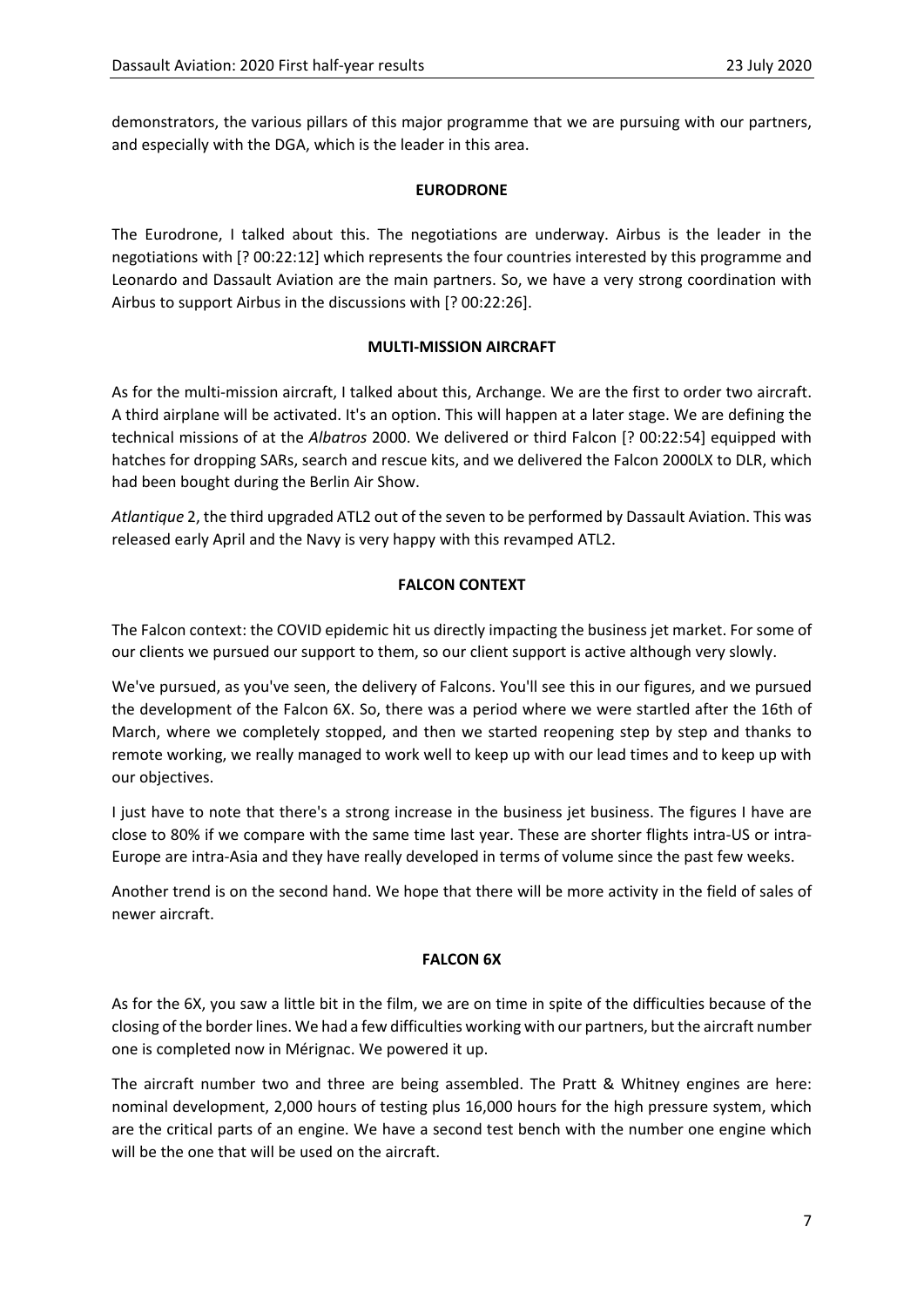And of course, we will reduce the CO2 emissions in compliance with the regulations and largely above noise performance required. And the maiden flight will be at the beginning of 2021 and it will enter into service in 2022.

### **FUTURE FALCON**

We are pursuing our future Falcon project but to disappoint you once again, now that I don't want to talk to you about this, we should have made an announcement in this first half of the year as I'd announced at the beginning of the year, but the problem with the COVID is not making me put off the development, but the announcement because if plants cannot come and see us cannot discuss, they cannot contribute to this announcement. So, together with them we would like to put it off at a moment when it would be easier to travel, which is not yet the case for the moment.

# **ORDER INTAKES, DELIVERIES AND BACKLOGS IN UNITS**

And now I'm going to go onto the results. As for the order intakes, we have five Falcons that have entered since the beginning of the year. This was before the COVID crisis, just before this period, compared to the seven last year. We had a little more last year because we had announced our results in September, but the first half of 2019 was a bit flattish too.

In terms of deliveries, we delivered 16 Falcons in the first half of the year. We plan to deliver a 30 this year instead of the 40 that were planned at the beginning of the year and the 17 that had been delivered at the same time last year. So, therefore the backlog is 42 versus 53 at the end of 2019.

As for Rafale export, no new orders. The deliveries: seven Rafales were delivered at the beginning of this year out of a total planned 13 and this objective has not changed in comparison with the 26 which were the deliveries planned in 2019. So, the 13 is what had been planned in the contract underway with our Indian and Qatari friends. So, therefore, the backlog for the Rafale will be 68 Rafales remaining, out of which the 28 of the fourth batch, second part out of the 180 French.

# **ORDER INTAKE, NET SALES AND BACKLOG IN € BILLION**

In terms of figures, the order intake is 1 billion, much under what we had last year. The net sales: 2.6 billion, slightly lower than last year with mainly the delivery of export Rafales which are at 50% of our net sales. Last year, we had deliveries of ATL2s, so you cannot just bank on the number of aircraft. Delivered. One Falcon, two less and few Rafales less, and the backlog is at 16.2 billion compared to the 18 at the end of 2019 with a major part of the backlog which is in export Rafales.

# **CONSOLIDATED SELF‐FUNDED R&D IN € MILLION AND IN % OF NET SALES**

Then regarding our consolidated self-funded R&D. You see, we're maintaining our efforts in terms of the development of the 6X and the future Falcon will be around 600. The 600 figure I mentioned to you at the start of the year. As the net sales are going down obviously the percentage proportionally is going up: 9.9% therefore of net sales as you see here compared with last year was 8.4% of net sales and you've got to take account of the results that we would have had if we haven't had COVID.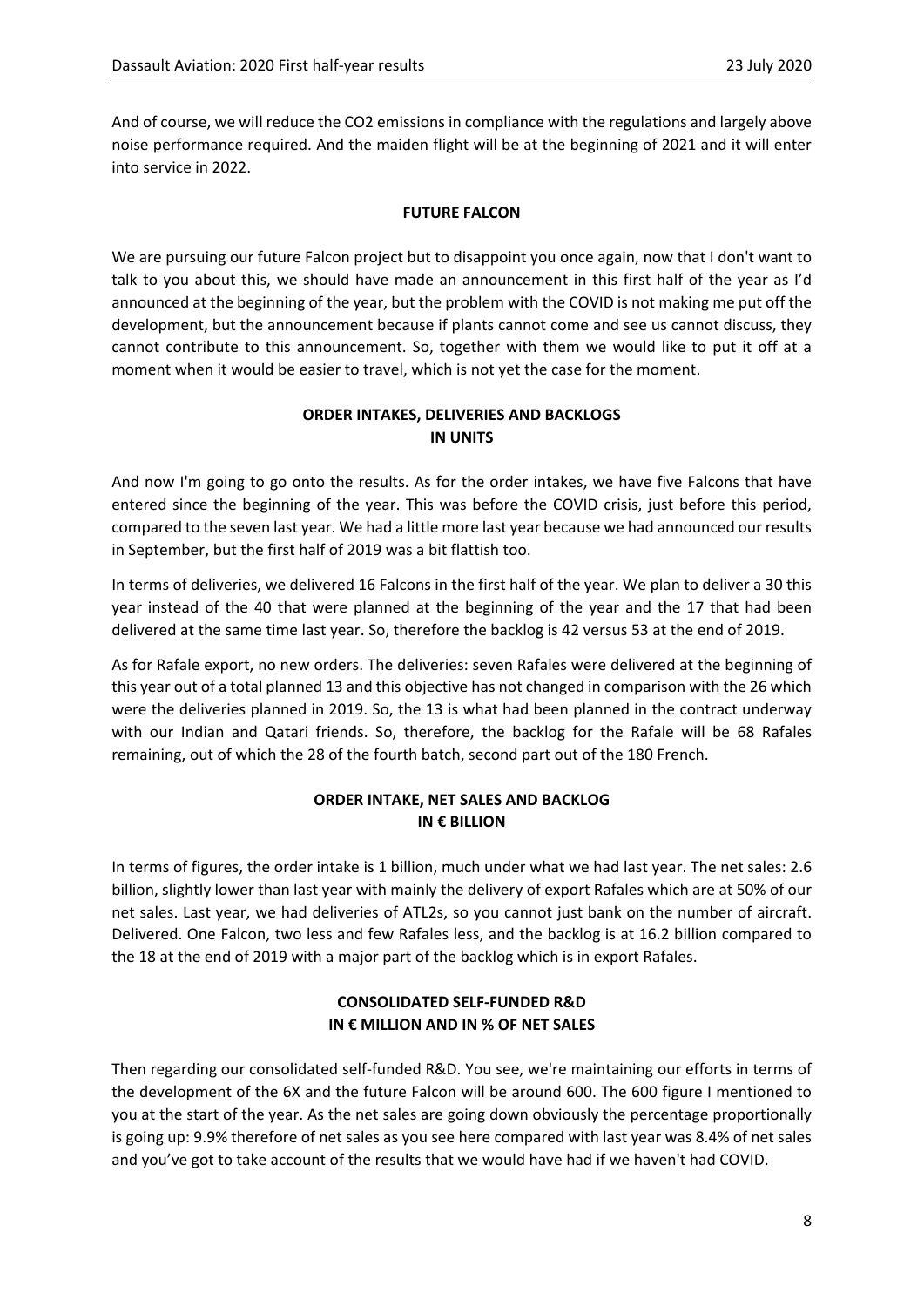### **ADJUSTED CONSOLIDATED INCOME STATEMENT**

So, in terms of the adjusted consolidated income statement, you see here the net sales figure with the operating income: 55 million. Operating margin: 2.1%. Financial income: minus 19. Thales [ph 00:30:33] another equity affiliates: 60 million contribution down compared to the previous year.

Thales will be announcing its results to the newspapers [? 00:30:20] tomorrow morning and after deducting taxes then the net income comes out at 87 million. That's a net margin of 3.3%, obviously down compared with the same period last year and down compared with what that result should have been in the absence of COVID.

### **CONSOLIDATED AVAILABLE CASH**

In terms of cash flow then. You know the company decided to forego the payout of a dividend. There was a dip in distribution of dividends from Thales of course too, so drop in cash position mainly because of the working capital requirement.

In the area of Rafale we had a lot of down payments and further to deliveries. This is the situation. There are deliveries being made at the moment.

### **REVISED 2020 GUIDANCE**

So, the guidance for 2020 then, revised guidance that is in an uncertain COVID‐19 context, it's very hard to know what's going to happen and it's hard to know how things will evolve, how the COVID virus will evolve.

It's still around quite a lot, heavily so in countries like the United States that's an important market for the global economy and of course for businesses like us too, so it's a delicate context to make forecasts in and it's therefore hard to forecast anything, but nonetheless if our discussions with our clients that are going on at the moment are anything to go by, we think we can forecast the delivery of 30 Falcons if the COVID situation doesn't go downhill too much in the United States.

It's fairly bad but our Little Rock plants are still operating in spite of the COVID crisis, so it's a risk that I'd like to recall there. But this objective, we think, is tenable if there isn't, as I say, a major deterioration due to COVID.

Now Rafales: delivery of 13 Rafales, the same as before the COVID crisis hit and of course decrease of net sales because we will have the drop of ten Falcons going from 40 to 30, but also in the area of support Falcons, support because if the planes haven't flown, well there'll be an immediate impact on the ordering of spare parts and servicing of Falcon aircraft around the world.

### **PRESS CONFERENCE**

So, that's what I had to say halfway through the year now after this harsh crisis that impacts ourselves and our subcontractors, and we've continued doing our job and we're looking to the future with a certain amount of uncertainty but with certain assets, we think, as well to go forward and at this point perhaps we'll take questions if you would like to ask us some questions.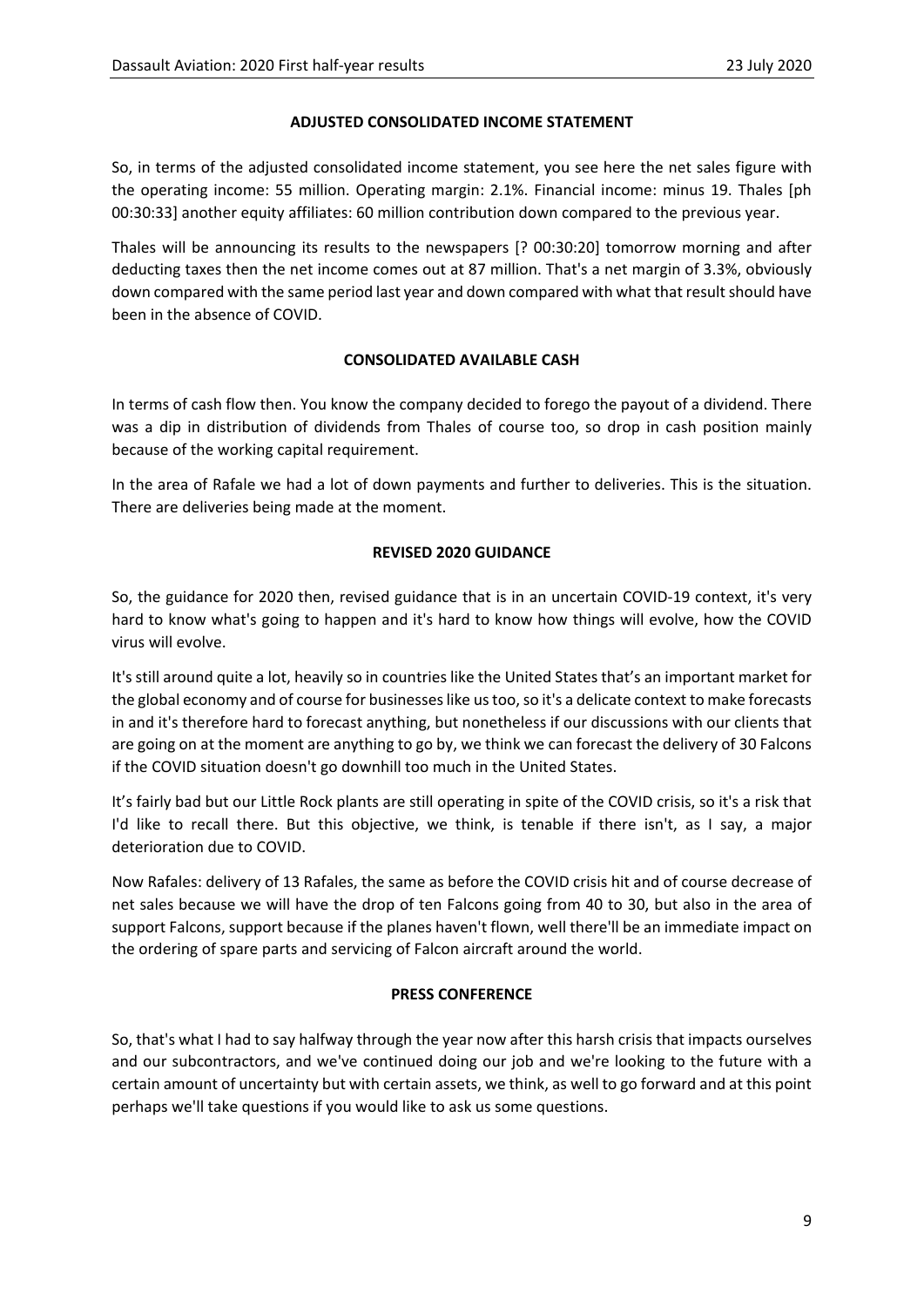### **QUESTIONS AND ANSWERS**

**Thierry Dubois (Aviation Week):** Thierry Dubois from Aviation Week. Did you have cancellations of orders and did you bring down the number of Rafales delivered in the first half of the year? You mentioned a total of seven for India and Qatar. Would it have been more without COVID?

**Eric Trappier (Dassault Aviation):** The answer. Well, on the cancellations of orders, the answer is no, but our plans have been doing. They've been paying down payments. When they have certain difficulties or they're afraid of the future, they postpone for the moment like the 2008 recession. Orders were cancelled quite a lot around then.

No, we haven't had cancellations of orders. I'm not saying we won't have any, but in the first half of the year we didn't have any and therefore the figure of five is net orders but there have been some postponements of deliveries. People will collect their aircraft just next year as opposed to collecting them this year.

On the Rafale, well we're on track. We didn't give guidance in terms of deliveries for the half years, so I can't really tell you if it will be more or less. Obviously work was slowed down a bit by the COVID crisis, but we will be delivering our 13 for the year, so we have managed to stick to our course more or less and our forecast and our schedule. It was mainly India we were aiming at because they really wanted the planes to be transferred to India in the near future and that's next week it'll be happening actually.

**Jean‐Marc (The Independent):** Good afternoon. Jean‐Marc [? 00:35:01], The Independent. Aren't you disappointed because you weren't concerned by the military section of the recovery plan which was announced a few weeks ago by the Minister of Armies, the military section? Do you expect something from the recovery plan which is going to be announced in September?

They will have a new military section. You must have read this parliamentary report where they're talking about the possibility of ordering a certain number of Rafale for the Navy and the Air Force. So, are those the ones you talked about earlier on or are there more an out of the seven Albatros, out of the 13, do you think that we can accelerate the rhythm of this programme knowing that you could be concerned by cancellations of Falcon 2000, which are the section of the Albatros?

And the same question for Archange which is concerned by the Falcon 8X sale.

**Eric Trappier (Dassault Aviation):** So, a lot of questions from the aeronautical point of view. What we had done upon the request of the DGA is to prepare ourselves to set up programmes, anticipate things because it was out of the question to create new programmes only to supply, or to anticipate a recovery.

In this anticipation, the Ministry of Armies decided that it would be, according to the French military programme law and according to the budgets saved, they would be able to anticipate a certain number of things. But the range, as the Minister said, would be around 800 million euros, 600 directly allotted to programmes.

Now the Rafale, if you take 12 aircraft. That is much above these sums. So, it could not be part of this first envelope. So, disappointed or not? Well, we're always disappointed if we don't get the results we hope for, but this envelope didn't allow for this.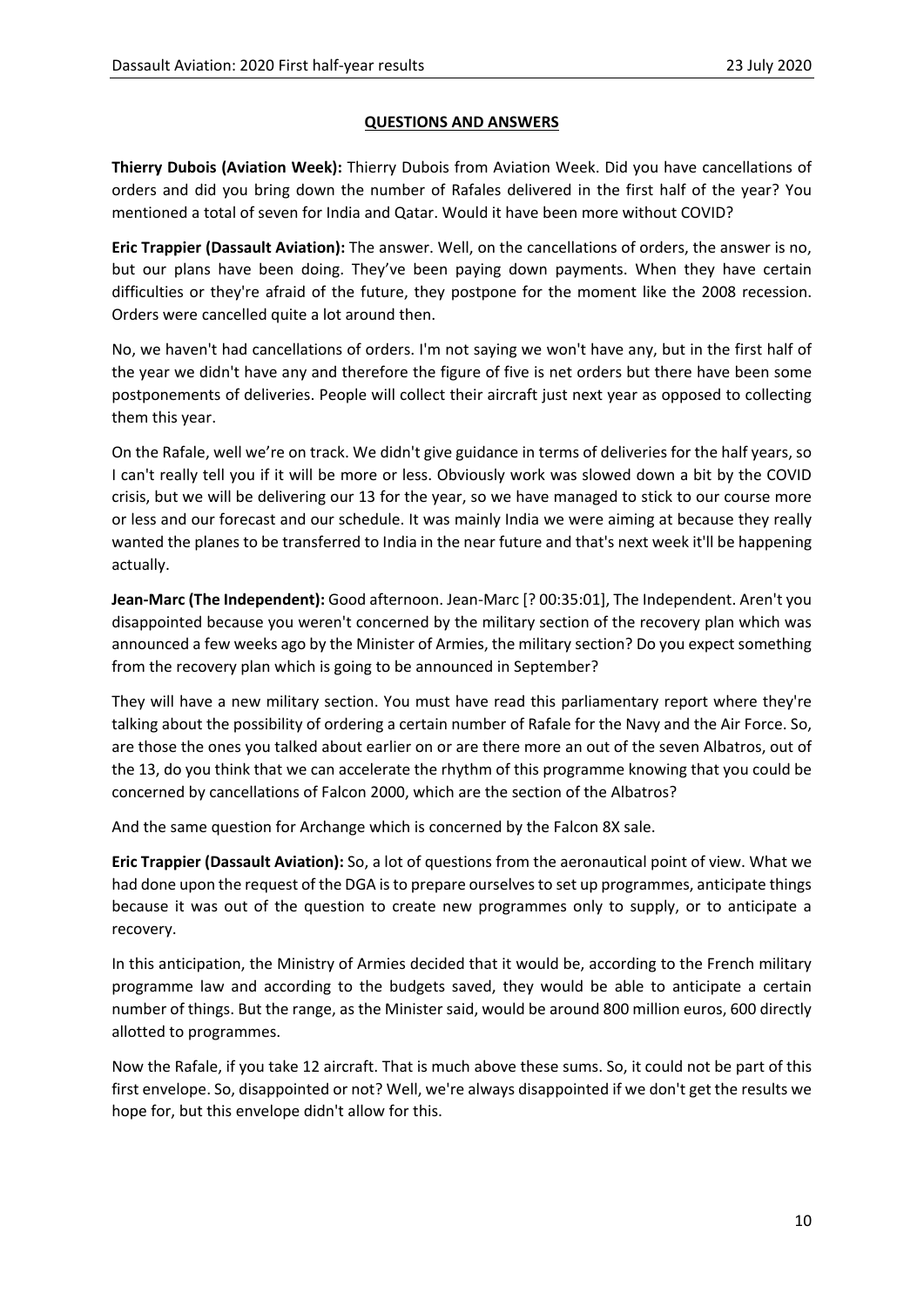Now the second section is this recovery plan. I'd like to remind you that for the profession in general that the defence activities for the defence industry, this is an economic stabiliser for our societies, not only for the major clients, but for the entire supply chain.

This entire supply chain and the clients are highly regional and this net sales, these orders in defence, will be mainly for France. Here, we cannot talk about relocation. These are for locations in France, so this is fundamental for the entire profession.

I just have to make a nuance because the profession is concerned. I am too. Exports will be deferred. You know that economic model is based not only on the State's orders, which is also based on exports, which is actually necessary to have export contracts. That is true for Rafales and for all kinds of defence programmes. So, we can believe that with the COVID crisis that there will be some delay in general and we will certainly see this in 2020.

2020 will not be a record year in terms of export orders, so that's one thing. Now, to precisely answer your question on the Rafale, as the Minister said on the day of the announcement of the air support plan, there are discussions that go back to before the health crisis on an additional batch of Rafale.

There's a fifth batch which is in the French military programme [? 00:39:05], and it goes slightly further. So, we're discussing several options with the Defence Minister. I cannot tell you much more today. Any additional batch is of course welcome for us. Any new export contract will also be welcome, so we're working on both. We're not saying one instead of the other. We hope both and we hope that we will have more orders and more deliveries from 2025 onwards.

On the Falcons, Archange, while there were two, we'd like to have a third, but it is down as an option. Just to have to be committed. We'll see. I'll let the parties concerned see if the option is going to be activated or not, but anyway the defence people. But the third Falcon order should come in. It's part of the programme.

Regarding the Albatros programme, we should start off with seven. The National Navy has additional needs that could go as far as 12 or 13. If the order is placed earlier, well and good. If the need exists, it will come in sooner or later anyway. So, the Falcon 2000s are being sold. There was no cancellation of Falcon 2000, so up to date and the earlier orders would be welcome, but we would like to get in the Rafale orders.

**Pierre Tran:** Pierre Tran is my name. What about your profit forecasts? Have you got any guidance regarding your profit? The net profit I mean.

**Eric Trappier (Dassault Aviation):** No, we don't usually disclose that, as you know, I'm sure.

**Pierre Tran:** What about your sales forecast then? A guidance.

**Eric Trappier (Dassault Aviation):** Well, it'll be down compared to last year. I can tell you that. It's nothing new, I'm sure to your ears you would have guessed that.

**Pierre Tran:** Well what about deliveries then? You just mentioned next week deliveries of Rafales to India. How many Rafales will go to India and what will be the financial impact please.

**Eric Trappier (Dassault Aviation):** Deliveries have been done. The ones that were supposed to be done has been done. Next week, it's the airplanes that are being transported to India so there will be a press release issued and so on and we will tell you how many airplanes will have taken off from Mérignac.

**Pierre Tran:** Six is it?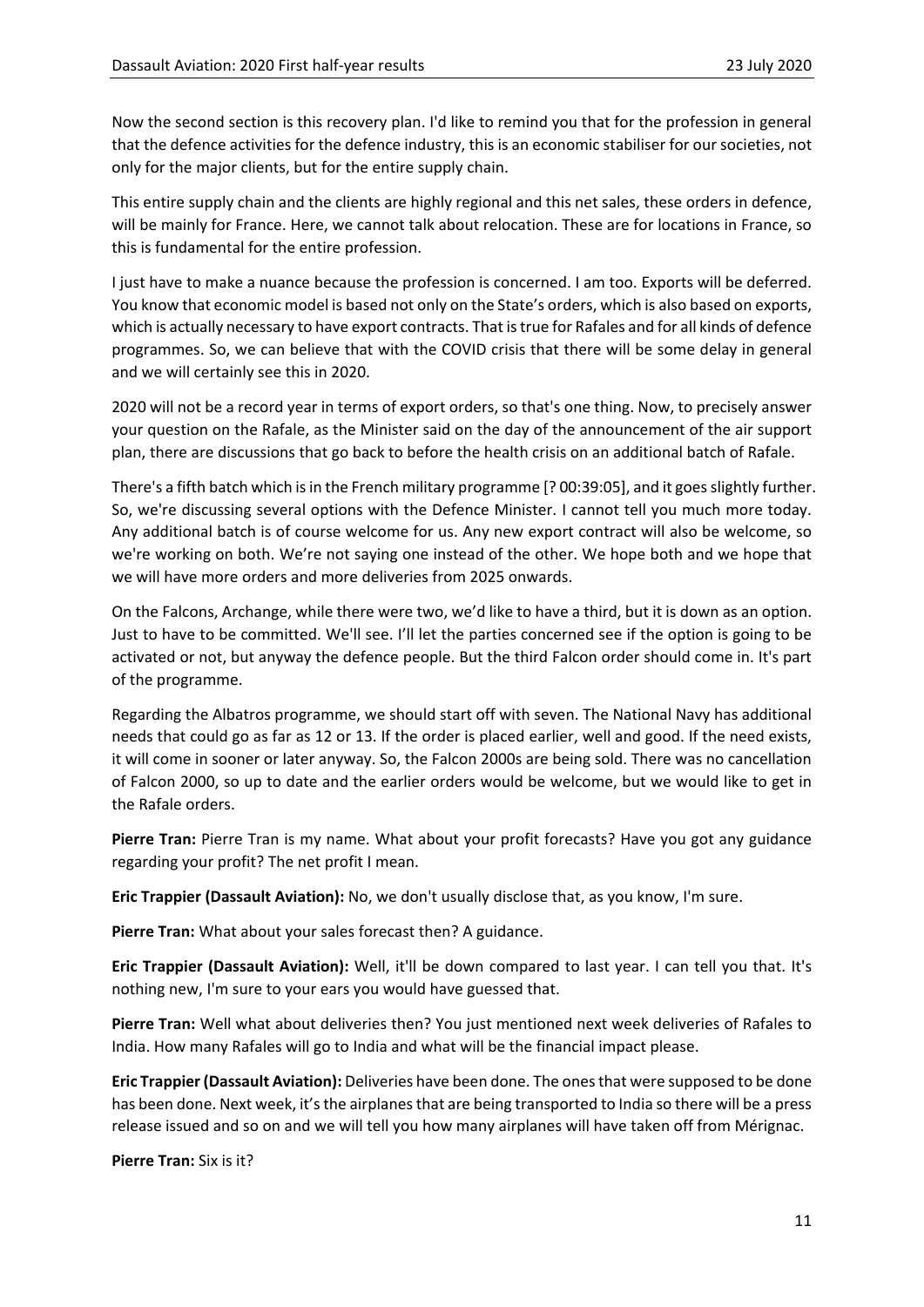**Eric Trappier (Dassault Aviation):** Well, you'll see. You'll hear when the time comes.

Well, I would like to say the Indians remain present throughout the COVID period. We managed to, with ad hoc measures, maintain the training of the pilots in the mechanics during the whole period to enable the full delivery to take place and we had technical systems provided to the Indians to the handover, you know how difficult things have been in India. The virus is really very active in India as you know.

**Speaker 1:** Are you very concerned about the survival of your suppliers?

**Eric Trappier (Dassault Aviation):** Well, at one point we were wondering about all this. Actually, there will be several waves. The first wave was, well, liquidity, liquidity, liquidity. The State acted immediately with guaranteed loans to cover the liquidity issues for some of our suppliers who don't have a lot of cash and it's quite pleasant to have a lot of cash when there is a crisis.

It's good for your own support. So, the first measures of the State towards the supply chain were these guaranteed loans. Now these guaranteed loans, we will have to refund them, so there will be other waves coming behind and then the drop in activity all of a sudden decided because of the quasi‐total stopping of the activity and Airbus and Safran had to drastically reduce deliveries.

When I talk about deliveries this means deliveries of planes but deliveries for suppliers towards themselves. So, furloughing allowed us to help these companies that were in major difficulty. So, that was the first wave.

The second wave that is arriving is this drop in activity which is going to last. And since it's going to last well we have to be able to support it. So, we please it a lot for long-term furloughing. So, this was set up by the State and it was discussed with the Trade Union organisations in all the different divisions and the supply chain will therefore be able to prepare for the future, so long as there is a resuming of the activity

So, that was the second wave. The third wave, which is the most important one and which is the longest: when there will be a recovery, when there will be sales of commercial planes or Falcons again, this supply chain will have to be even stronger than it was before. It has to become more modern. It has to upgrade and in order to do so, it needs to have funds so as to help its capital so that there can be a matching sum so that they might have equity to allow for this upgrading or there has to be help from the State in the framework of the support plan to revamp when the calling here is to have more environmental aircraft that consume less energy, et cetera, et cetera, and be able to upgrade the digital systems because our supply chains and clients, we have to pursue our integration with the new digital tools.

We saw during the crisis, it's digital that allowed us to pursue our activity. So, this data battle with the tools must be won in the major companies with the supply chain and the funds will help. We're creating this supply chain. It is underway. We've selected fund as a priority and the negotiations are taking place and they're going to be completed and this operational fund should be ready by the end of this month or at the beginning of August.

But this is underway and this fund, it's the four partners that will provide 200 million euros. The State via BPI will also provide 200 million and the fund we've chosen will also put in a certain amount and together, we will raise the funds, private investment funds, so that we have a good substantial envelope and the GIFAS provided, with the task force, a mapping of all the companies in difficulty in this supply chain.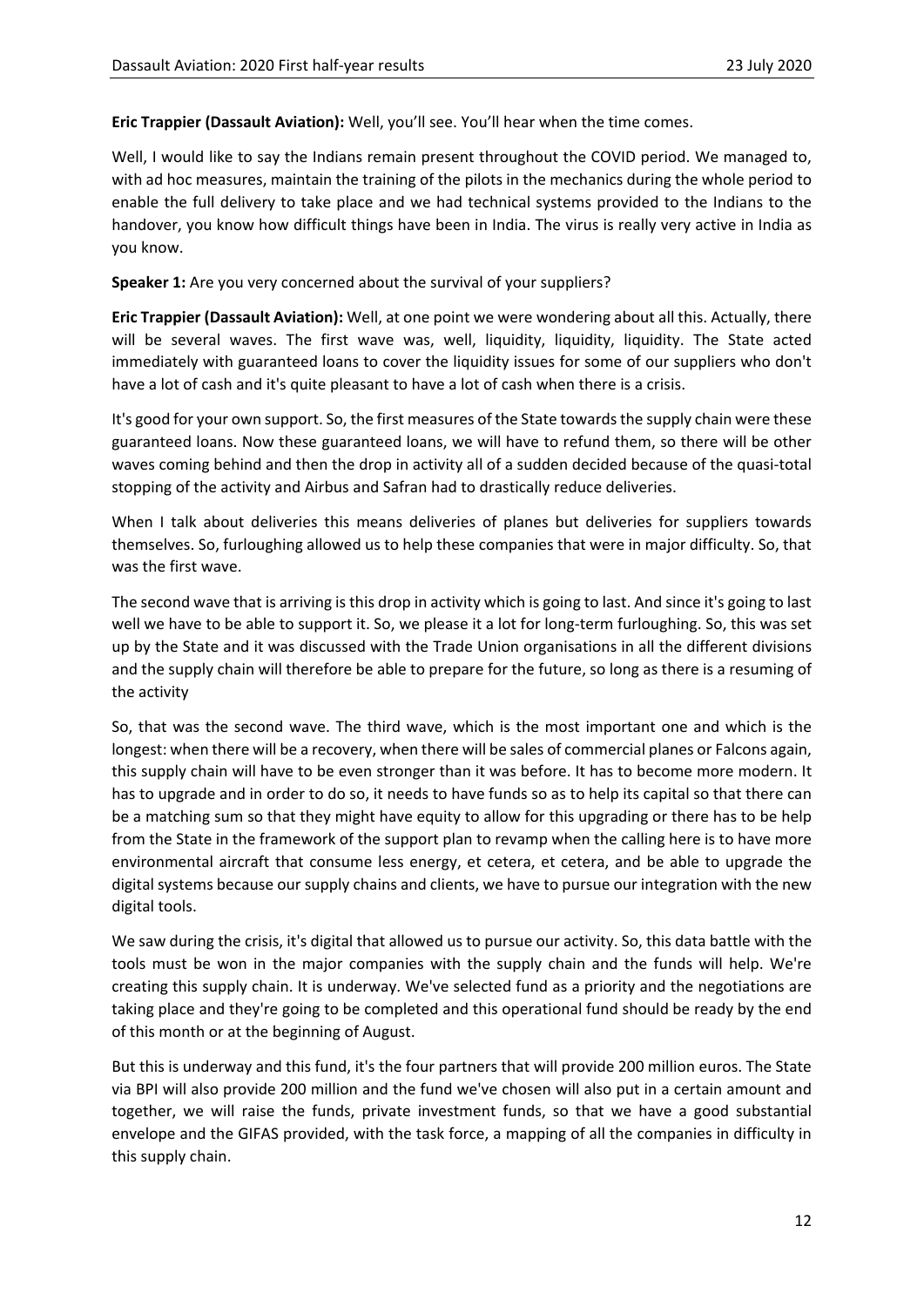So, we have the identification of all the issues, and we have a tool that should help us normally meet the needs of these companies. And of course, there will be several compartments: one, to help the technological companies and one to help consolidation if that is wished by the companies so they can consolidate in all these different areas and the fund will be there to meet all these needs for SMEs.

**Speaker 2 (EFP):** Yes, I'm from EFP. I have a question please. Are you going to use furlough measures in the longer term and to what extent and what will have been the crisis impact on your research and development expenditure for the future?

**Eric Trappier (Dassault Aviation):** Well, in the slides I showed, says Mr. Trappier, you'll see we've maintained the self‐funding of research and development for the development of the future Falcon range: 6X and NX that we didn't talk about today. But you see the self-funding as you saw this slide, it's running at a high level, remaining at a high level, because we're hoping that when we exit from this crisis, whether it be in six months or in 2022, whenever, you will need new aircraft and we will be around to provide them.

We don't want to drop our guard; we want to make the necessary efforts. It will cost us something out of our margin, but the Board of Directors has decided to do this. We want to upgrade our range, in a difficult period, it is true, but it's become key, it's become essential, so we have to upgrade our [? 00:48:50] tooling. And it's the same thing there.

We're halfway through it now, we've a lot of workstreams up and running in our manufacturing plants, as you know. And obviously some matters have been postponed because for the last three or four months, certain things couldn't be done. But the third main workstream then is digital and we've got to reschedule certain things timewise, cost-wise. We might spend a little bit less here or there, but we're not slackening in our ambitions to have digital tools we will need in the future.

We're working with our friends in Dassault Systèmes so as to put together those new tools for future development needs. And when I say future development, I'm thinking of the aircraft that are currently being developed but also production-wise. Don't forget digital tools will be part of our means of production as well because the key is to manage that so as to manage the company well so we shouldn't drop our guard in terms of this kind of spending.

So, self-funding, R&D, industrial investments, physical investments. We will be maintaining our efforts there. Won't make a lot of savings, but at times like this, it is not maybe the right time to start saving if you want to get out of the crisis, so you'll see that in the figures, even better at the end of the year, I think.

Oh, the long term furlough. Yeah we will be using that possibility. I can't tell you to what extent. We're still halfway through the process between the Falcon ordering. That should pick up again and then the talks on the Rafale going on. We will adapt accordingly when we have more visibility over the future, we've the best case scenario, worst case scenario, we've got simulations and projections that we've been doing.

We have worked for 2020. We think it's the years thereafter we will have to see what the workload will be in those coming years and the need for labour force, the need to use part time working arrangements for the coming number of months or years so as to come back to resumption of a more normal business volume later. We're still working this out totally transparently with the Trade Union organisations in the company.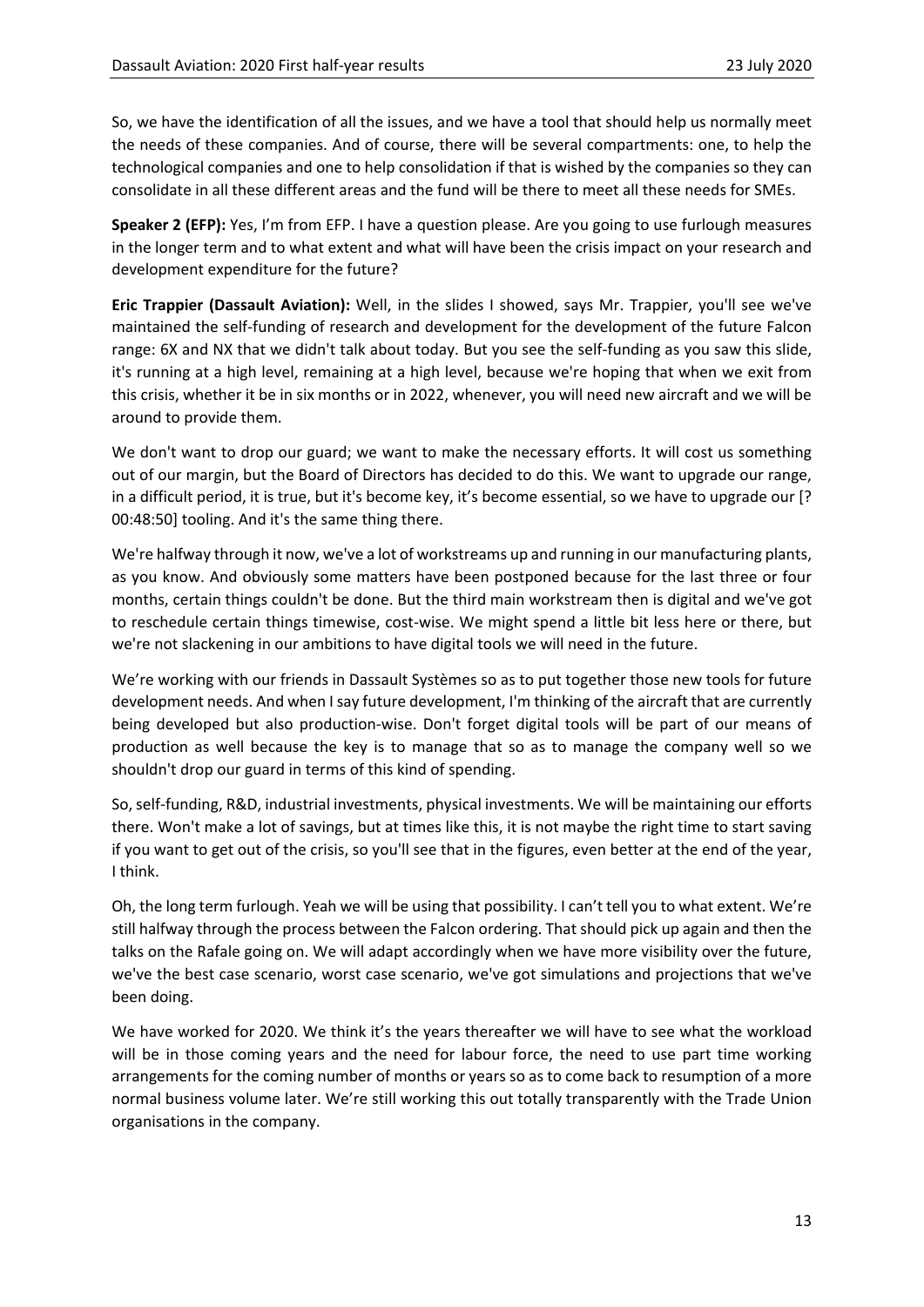**Speaker 3:** I'd like to go back to the [? 00:51:19]. So, has it been signed finally. And what is the role of this European aircraft, what is the role of the European Defence Agency in all this, and are there other partners in front of the door or are you going to stick to the three you already have?

**Eric Trappier (Dassault Aviation):** So first you should never say never, so I don't know if there won't be some new partners in the future. We must not exclude them. This is a programme that will take a lot of time. It is ambitious and we're not going to exclude that.

However, to come up with the result and the result is to be able to deliver combat aircraft, remote carriers, as we say, and engines and an ad hoc system for 2040, we mustn't waste any time and so as not to waste time, we have to organise this cooperation today.

This is what we are doing with our German partners and we have to learn to work well together and this is what we are doing, and this is not only Dassault and Airbus but a certain number of companies in Germany and a certain number of companies in France. We have to get to know each other and share our work together and we've decided, since this was the will of the two States, to make space for the Spanish who have joined the programme. So, we're already three.

Now if we change partners every six months, I can tell you that we will not reach 2040. So, what is important is to properly design this programme. Then we can see, we can accept new partners, but the architecture of the programme, that has to be done now. So, is it European when there are three European countries? For me it is yes.

Now a European project. Do we have to be 27? I don't think so because we cannot manage except for some projects that are directly steered by the Commission. But in the field of defence it's the different States that have the upper hand.

**Speaker 4 (Capital):** Hello I'm from Capital. On the FCS, have you any comments to make on the fact that Tempest and the FCS seem to be incompatible as was said recently and [? 00:53:40] about the FCAS?

**Eric Trappier (Dassault Aviation):** Well, we should never say never. But in 2020/2021/2022 there is no doubt that there won't be a merger of FCS and Tempest. If we were to see that, we'd have to reset to zero and go back two years. So, there would be a British partner that would have ambitions and for the moment, there is an FCS project. One FCS project.

I can't say about the Tempest one, how it's funded or anything, or ambitions or programmes for that. All I know about is the FCAS. I can talk about the NGF within FCS, of course, and that's progressing nicely. It's never as fast as you want it to be, of course, but the time we're spending at the moment in building it up, I think it's important. To build up their trust, we need to bring us all to fruition with this.

So, I'm happy the Spanish have joined up. It's brought in people who are really skilled into this, and it was complicated to get them to join up kind of halfway through, but it was feasible. So, the senatorial report you mentioned, it's got its own ideas on what you're saying, but the result is, firstly, it's existential for the combat aircraft in Europe. Otherwise we'd all have F35s in 20 years' time and secondly a three party cooperation is what enables us to launch the programme and we need to have a Demonstrator flying in 2026.

So, we don't want to sit around and talk anymore. We've got to just go and do it and design and bear in mind that we want to have that airplane flying in 2026 and we're not ahead of time. Six years for that kind of ambition to develop combat aircraft like that is pretty ambitious.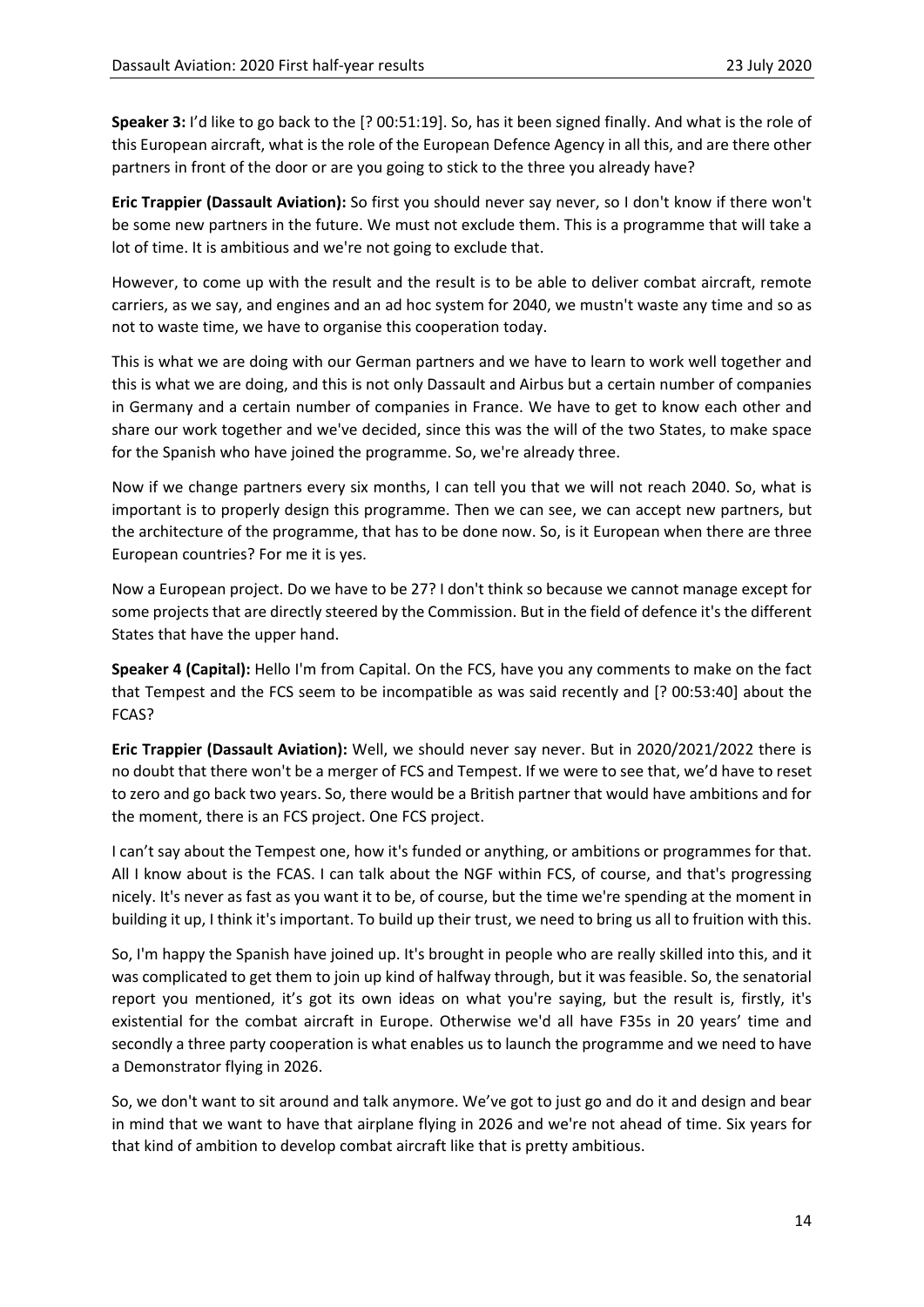**Speaker 5:** Good evening. I have four questions. The first two go back to your comment on the hope of recovery for Falcons. We do see an increase in the number of transactions on the secondary market. Can you tell us more about this optimism on the market?

The second question is on the Falcon support. Can you give us an order of magnitude of this drop and what can you anticipate for the whole fiscal 2020?

The third question is on the supply chain and specifically on your own supply chain. How many suppliers are at risk, are in major difficulty, on your own supply chain?

And last question, which is a bit more strategic on the future world on the business jets, don't you think that the mix is going to change, that there will be more property share fractioned ownership and fewer jets?

**Eric Trappier (Dassault Aviation):** I will try not to forget any of your questions. As for the Falcon, well I am very cautious because I'm worried. I think that the health crisis is starting again. It's continuing. Here we're talking about starting again, but in the United States it's not starting again. It's a constant progress of this pandemic.

It's not stopping work there, but it is disturbing it and it is disturbing all the traveling. And if the virus would get slower, I think that business jets, particularly in this environment, where there are health risks, I think the business jets will start again because there are fewer people in the aircraft, they can go to airports that are less crowded then big commercial airports so those that can do that by preowned aircraft or new aircraft. This is done a lot in the United States and it can be a driver for recovery.

But let's be cautious because we still haven't come out of this health issue. I remind you that in the United States there is this health issue and there is this economic issue related to this health issue, but you also have elections in United States and that is never very good for a recovery of the activity in a delicate context.

In Asia, things are more modest. People are flying again with their business jets, of course, but the activity in terms of purchasing new aircraft that can still be discussed. Discussions doesn't mean new contracts. I want my salespeople to come back with contracts rather than having them have a lot of discussions, but the links with our existing clients, with our future clients, is such that there are a lot of discussions underway.

And I'd like to go on straight to your last question because it's related to this one. Fractioned aviation is not very easy. It's not an easy model. I'm not sure it's going to develop. We could all believe that it is going to develop but finally, I don't think that that is really developing. I'm not sure that the net jet competitors are in good financial health.

So, it's a difficult market and I'm not sure that it would really work, but people do want to rent planes, people who buy planes and rent them in companies that are specialised like we can have at DFS, well, it just something that can be done, but it's a bit early. When we meet again at the beginning of next year, we will be able to better assess this recovery.

As for the Falcon support, really not going to give any figures. It was allotted, since the fleet was not flying anymore, the need to buy spare part, et cetera, all that went down the Falcon service stations, the loads went down overnight. But it did have an impact on the accounts as well the supply chain. I must not confuse with what I have with the GIFAS. I have two hats and I confuse between the two.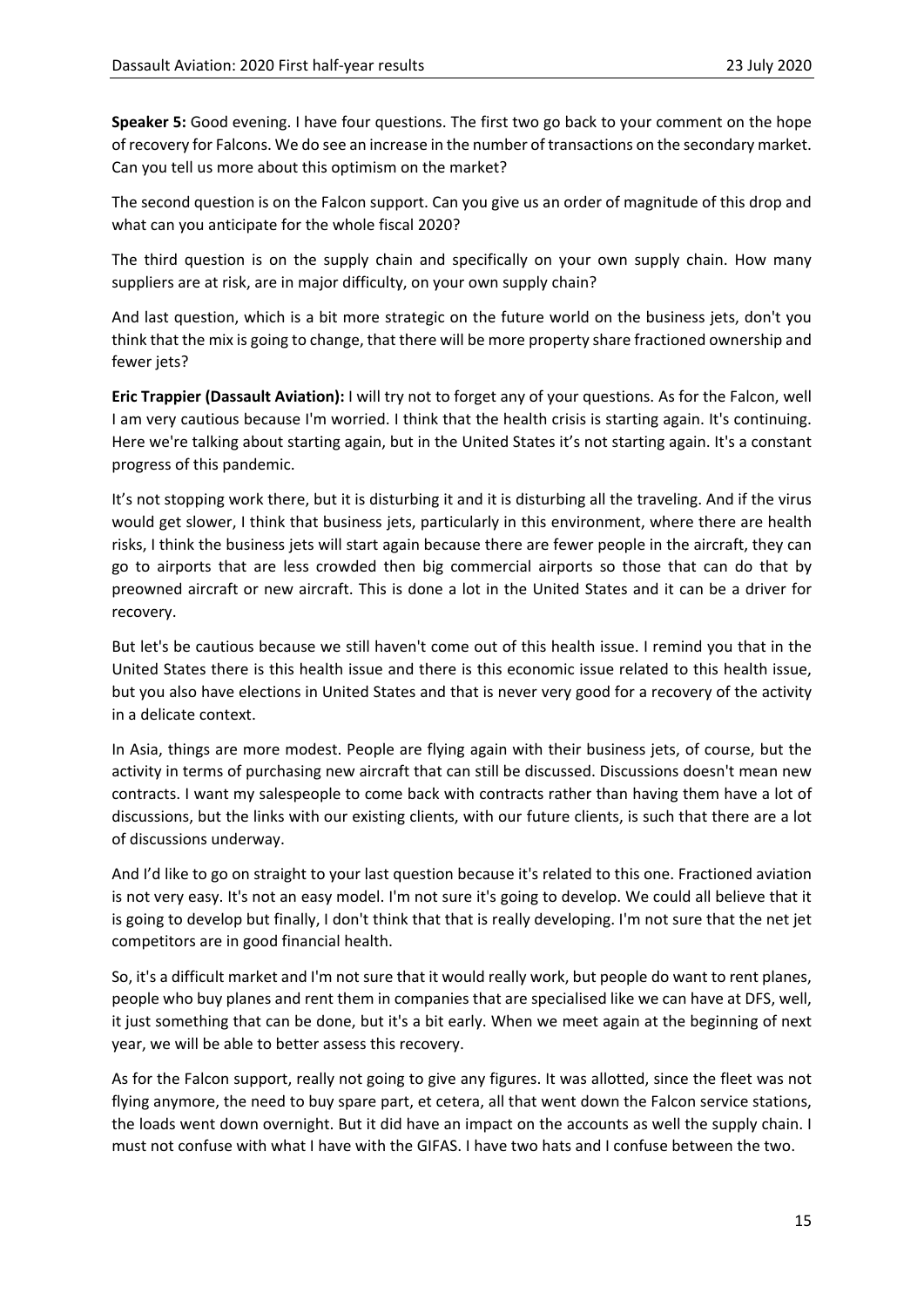There are some ten companies affected, at risk, in our direct Falcon supply chain, so we're going to keep an eye on them so we can support them and it was much more for the GIFAS if you take the Airbus supply chain, Airbus, Safran, et cetera, and as for the Rafale, well they are suffering because of the Airbus effect or the Falcon effect.

So, this is why we need to strengthen our orders in the Rafales so as to balance this loss in the number of orders in civil aviation. Not only Falcons but also Airbus, because a lot of subcontractors in France are Airbus, Falcon, Rafale, et cetera.

And I think that's it. I hope I haven't forgotten anything. Thank you.

**Speaker 6:** Yeah, I'm from La Lettre de l'Entreprise. You said that the transformation of the company will require you to go digital, especially for the supply chain. What are the new business lines that are emerging now within Dassault Aviation please in that regard?

**Eric Trappier (Dassault Aviation):** The answer. It's not totally new business lines or job lines. It's for conventional job lines, business lines, producing aircraft, taking account of the fact that there are digital tools around. So, if I could give you an image, it's like a gardener using this or that kind of fertiliser or soil and he knows the exposure to the sunlight and so on. But if you give him more professional tools, if you give him something that bores holes better so as to plant plants, he's got to redesign the win, which he does using different tools, you'll see.

So, our engineers are used to designing in a certain way, producing in a certain way, supporting aircraft in a certain way. So, it's a question of getting used to different tools. That's why we talk about the extended design offers that the people designing aircraft will be designing aircraft but designing an aircraft that must be produced and supported and so on down the line taking account of aerodynamics and materials, and there are all sorts of specialists who take care of those technical areas.

But the people designing the aircraft therefore must say to themselves in the choices I'm making, they're architects after all, in the choices I make, I've got to bear in mind that someday this has got to be manufactured as easily as possible, at as low a cost as possible to make it price competitive and that it can be supported as easily as possible. So, it's to factor in those items at the design stage, to design them in when those planes come to the service stations and so on later on.

So, when you set things up people say, well that's what we do, but people know it's got to be done but they don't always do it and these modern digital tools will enable us to do it more efficiently. It is better plant management, reporting data more efficiently, PLM arrangements, I can advertise 3D experience from Dassault Systèmes, for example.

You can do digital mock‐ups, but also simulate manufacturing plants and also model up value chains and do the costing and so on and get the balance right, make the right decisions, if you have all the data to hand. So, the idea is to have a digital mock-up of the plane, of its production, of its efficiency, technically speaking production‐wise and also in terms of cost.

So, that's where we're going to have to win this data battle. Also protect the data because obviously we will have to focus our data on certain clouds that will be well protected, virtually physically and so on. So, all of that battle has got to be waged and we're doing it with the armed forces too because in the context of the Rafale project to support the Rafales, we have been setting up a cloud between the army and ourselves that'll be secured, that'll take account of the data of the industries and of the military people.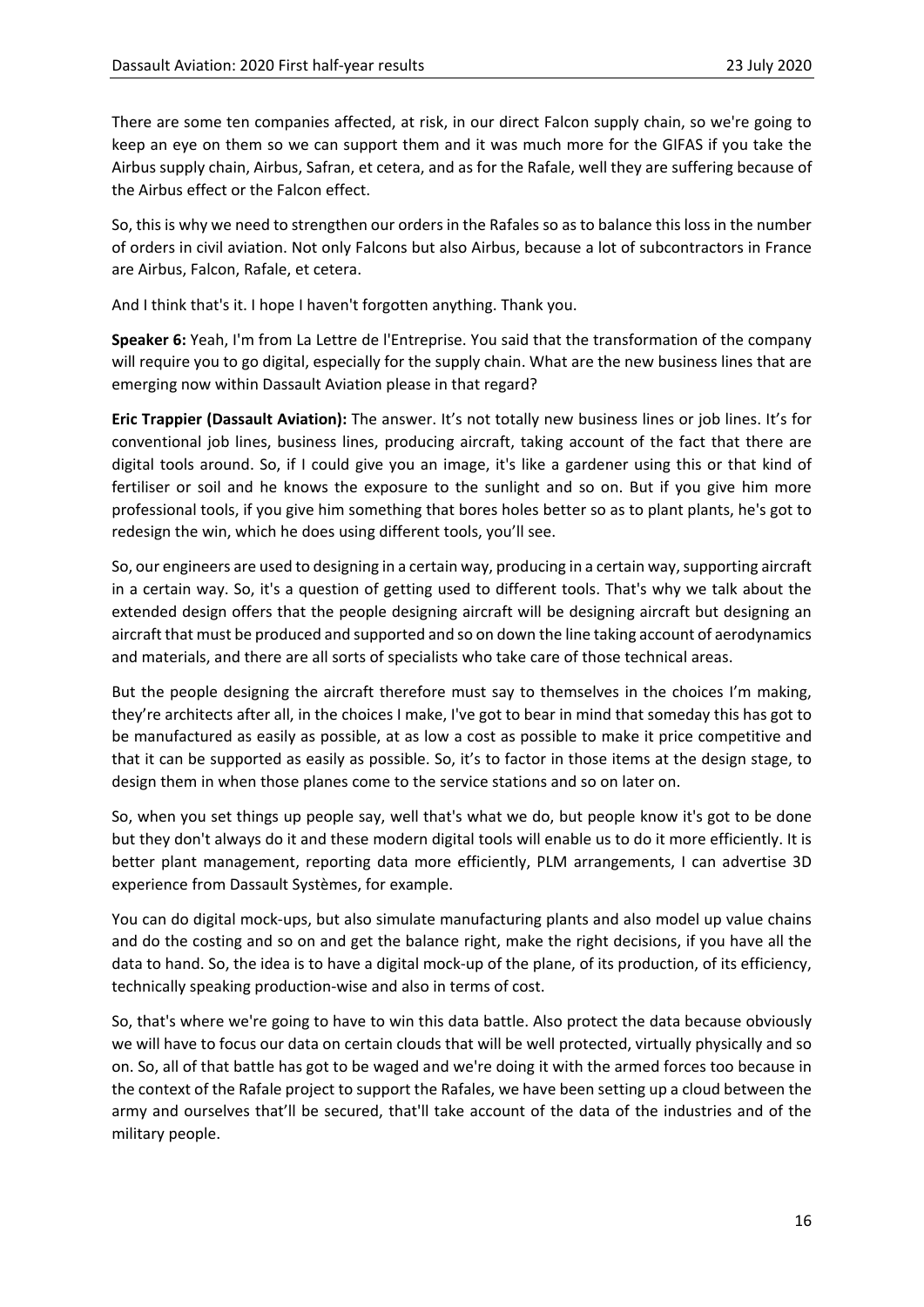So, we've got to protect these data. We remain owners, by the way, of the data. Given the US regulations and the European regulations, it's a bit complex, but we've got to retain the ownership of the data. So, this is the whole digital revolution that's going on. It is not just our company that's concerned, the data coming from our company, but also from our cooperation partners, from our subcontractors, and so on.

And we're doing this with Airbus, for example, in the context of the FCAS programme. We are adjusting our tools together, calibrating them together using 3D experience from Dassault Systèmes. Airbus recognises it's a good tool, by the way, so we have to see how we can protect our data from Airbus and Dassault. How we can work together and how we can exchange and especially how we will protect ourselves together from outside attacks that don't exist but that you see on the horizon every day.

You know a lot of cyberattacks go on too in this area.

**Speaker 7:** So, it is a major project. Hello, [? 01:06:21], Times Aerospace. I have a question on business jets. You talked about the American market, which is impacted by the COVID, but according to the analysts, there is saturation of the long range jet. That market is saturated. Do you think that there are any prospects for Falcons, especially the 6X, in the Middle East because it is a buoyant market? And what is your state of mind when you will go to the Dubai show next December?

**Eric Trappier (Dassault Aviation):** Well, we'll see. As for the air shows, everything is getting cancelled. As for the Middle Eastern market for Falcon, until today there aren't many business jets in the Middle East. Why? Because traveling is done with all kinds of different environments. They take large aircraft so they can take large delegations, a lot of people actually.

The more this business is going to develop in the Middle East, in all the countries in the Middle East, the better. So, we already have some. We have some major clients in the Middle East who are well known who use business jets. So, we believe that more particularly, maybe this is to answer one of the questions I did not answer beforehand, the mid-range.

I don't know what is exactly a mid‐range, but a 6X 1500 nautical. In the Middle East. you can do quite a bit with that. You can go to Asia. You could go to Europe. You can go to the Eastern Coast with a stopover. You can go right up to the West Coast or to South America.

So, will it be at the expense of the ultra‐long range? I don't think so. I think there is a market that exists for both. What we're continuing to do is to improve the cabin, so the cabin might be an efficient working place; problems with communication, digital tools, and a nice place to live in because a lot of the businessmen spend days and nights, for some of them. Half of the year there are in an aircraft, so they need a minimum amount of comfort to sleep well and feel well.

So, we're going to enlarge the cabins. We're going to have something more comfortable when you have a 12 hour flight. So, both are due to develop. Both are top of the range. The 6X or an ultra-long range and 8X or anything else. These are top of the range aircraft. It isn't mid-range which are the midsizes for our friends from other companies.

Is there a saturation? I don't think so. I don't think there's a saturation. There is a lot of competition between the three or four majors in this area, but each one has its own beauty, and I think that when you have fighter aircraft and business jets, this gives you more performance, better performance, more security, more modernity, a better management of all the flights compared to other companies.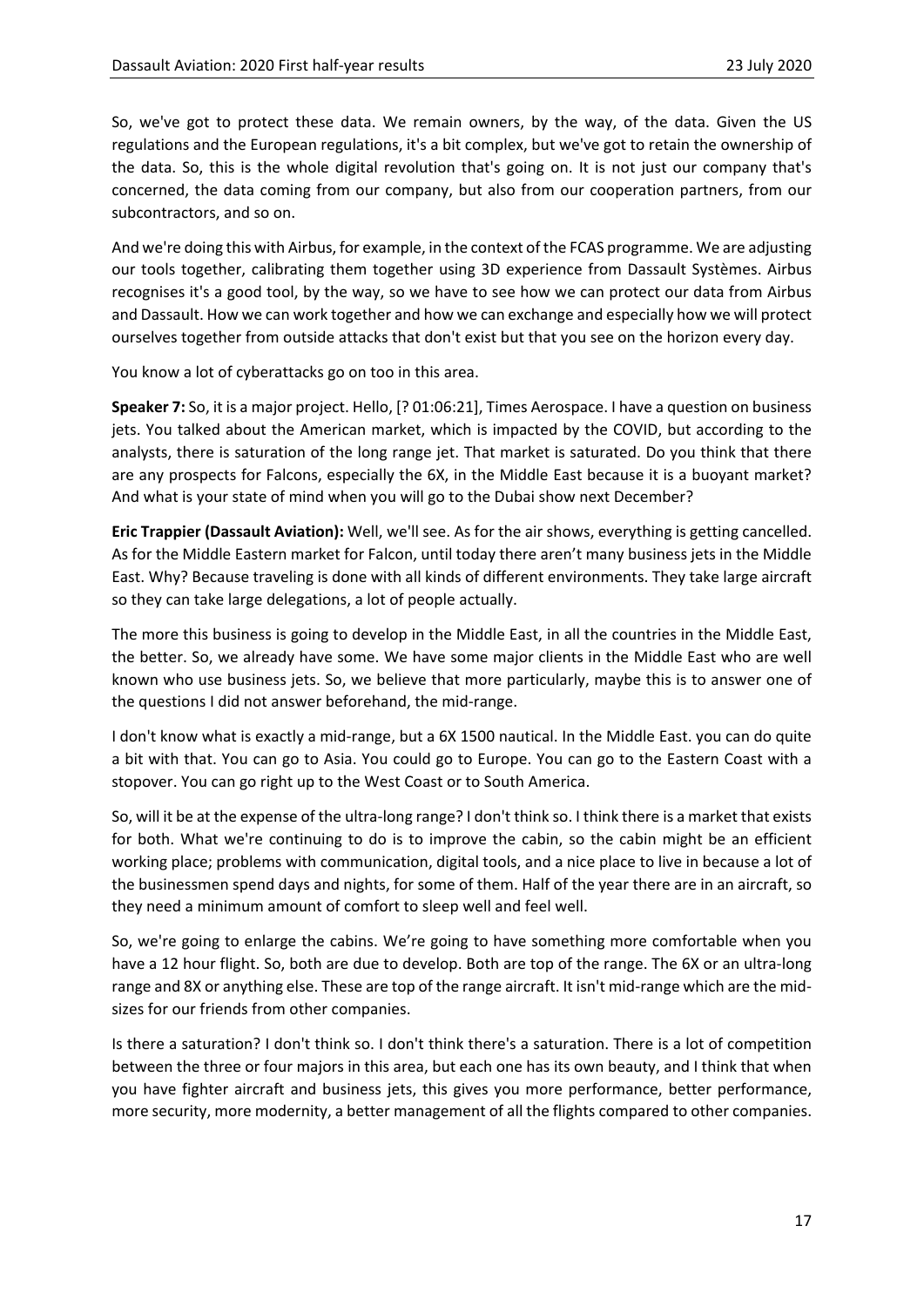**Speaker 8:** Hello,  $[? 01:10:01]$  from Mission SOS. Thank you for everything you've been doing throughout the crisis and thank you for your support to your subcontractors, industrial subcontractors, that are in the extreme difficulties that don't even know what's going to happen in the future.

But you talked about innovation, modernising, revamping, upgrading digital, and you mentioned Dassault Systèmes, your friends, as you said. They have actually made a move some years ago, they went to the customer Consumer Electronics Show in Las Vegas regarding new technologies. Now what Dassault Aviation via GIFAS maybe ‐ are you going to go towards that kind of policy, let's say, these big shows.

These days we see more and more progress of new technologies. You talked about it yourself when it comes to the developments of carbon neutrality and so on and the contributions we've all got to make, and this is something that our French President has been asking people to make efforts on.

Last week you talked - I think it was last week - you talked about the hydrogen powered aircraft, a new form of energy and new systems there. Do you think that you could provide support to all of those start-up companies that are trying to enter this universe, that is the aviation universe, via new technologies? Delta Airlines last year had a prototype that was quite an [? 01:11:42] at that event I mentioned, and do you think you might do something similar, in other words?

**Eric Trappier (Dassault Aviation):** To avoid what's happening for Arianespace [ph 01:11:56] at the moment for example. When look at Tesla from the automotive environment, sending people directly into space, maybe there's something that could be done that would be totally ground‐breaking that would be part of this digital revolution and be a huge piece of innovation and development.

Yeah, there's lots to be done. You've put your finger on this, says Mr. Trappier, but to pick up your last point. Regarding Elon Musk, he operates in the US. And that's meaningful to say that. In other words, you can raise private funds more easily than in France, for example, because private funds aren't stigmatised over there. So that's one thing.

Second thing is the US administration can mobilise its efforts if a project is a good project. So, when Elon Musk succeeds thanks to another third party for the US, its mobility of knowledge and knowhow, people can be mobilised easily around ideas that are hard. You can have a whole family category of launches with totally new digital methods and so on. He mobilises those teams and manages to recruit top-notch engineers from different backgrounds because his genius is to be able to mobilise these energies and do this innovation and he got massive support from NASA, from certain US administrations that helped to provide him with their own knowhow too. So, it was a win‐win situation.

Now, can we do that in France? That's the real question that we should ask. Our French President, I think, has been wondering about that kind of thing, but we're not American. We don't have the same culture as they have in the US, but what is very certain is that in the area of innovation, we've got to move forward.

Now small entities, yes, I agree with you, there are some golden nuggets out there that it would be nice to cultivate. There are incubators that do that and look at the artificial intelligence with Thales. Energies have been harnessed to mobilise the whole ecosystem around what we wish to do for the future and in the area of innovation, there are funds that are being set up outside of defence and aviation, and that's got to be done.

I think it's a question of mindset. You've got to believe in innovation. You've got to believe in industry for a start. Obviously, I would plead myself in favour of industry being from Dassault, but you've got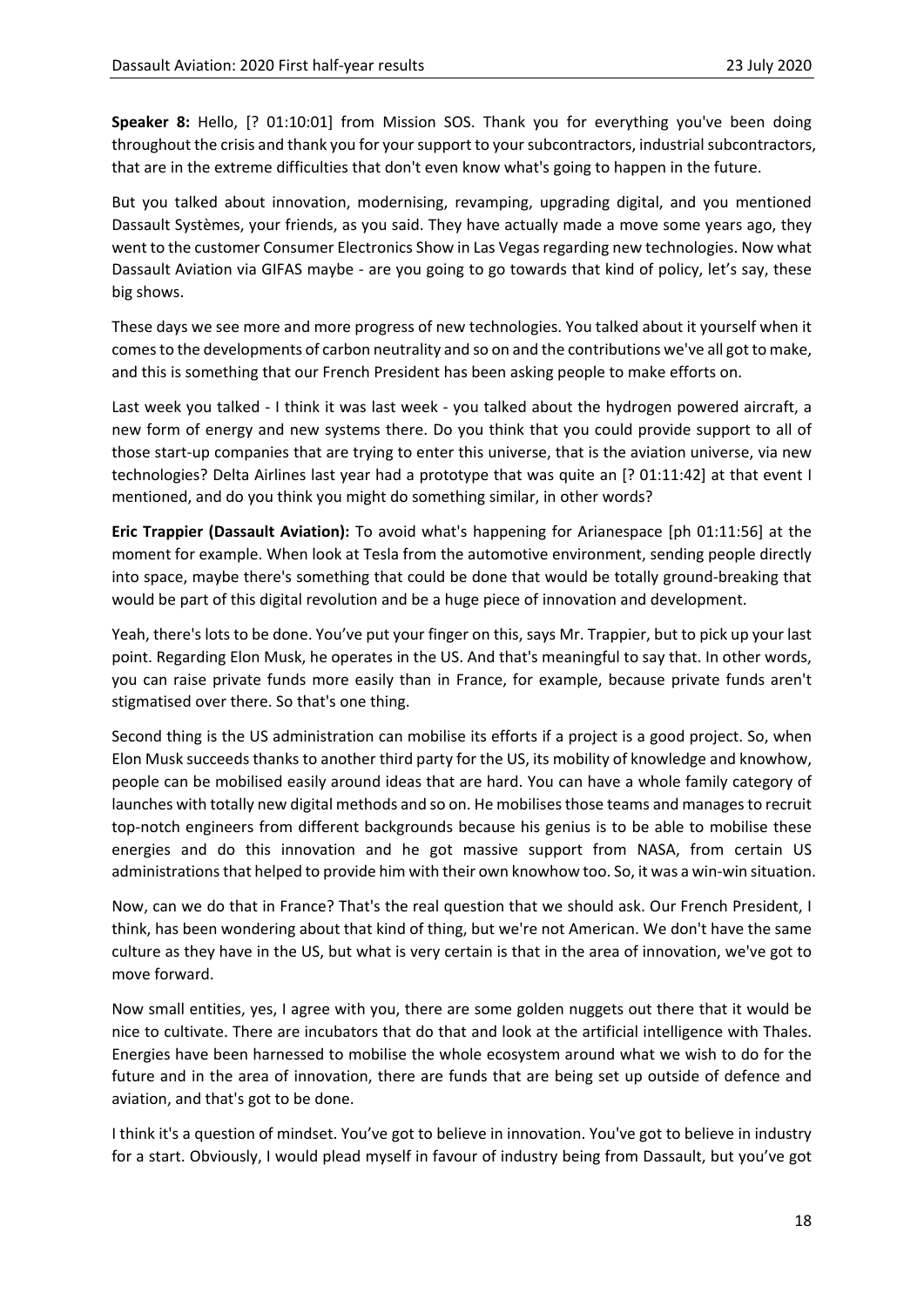to believe in your industry. You've got to believe in your industry, your defence industry, you've got to believe in your industry in general.

Everybody is saying it, but you've got to go and do it. I'm not saying the States isn't doing it, but it's a state of mind. It's about the mindset, the state of mind that France has got to want to innovate and develop its industry and services. I'm not criticising services around thing but industry because the jobs battle will be important. It's important services too, but you've got to have new business models. You've got to foster your industry and create the jobs there.

But if you look at [? 01:15:28] you mentioned [? 01:15:28], it's also due to the mobilisation of the public players in the US that believe in this, that are ordering things and so on. It's a new model. I don't know if it will work in France. It's a moot point.

Our president injected some 4 billion euros to help innovation vis-a-vis start-ups and in France we have always ‐ you've created the Rafale. We've created and all kinds of sectors. We are pioneers. We are leaders. Everybody recognises that about the French. Everybody knows that the French are always complaining. They're never happy, but we are the champions in terms of quality and innovation.

So, Dassault Aviation [? 01:16:31] you talked about the finance of PPIs for the subcontractors, 200 million. So why should there be this will to have golden nuggets, to have new golden nuggets to set up all this and to show. What we, the French, don't know what to do is to have an influence because we have a good quality in our projects.

That's our system. Take an example of Dassault Systèmes. It's a very small company. It was very small a few years ago with a few people from Dassault Aviation and now it has really surged, and it's become a major player in industrial software solutions. It's become maybe the major global player, but you need to have people who believe in this.

You need to have a project, a business plan of course. You have to put in money, of course. You have to grow. In a business plan you have to make strategic choices, but we, Dassault Aviation, our problem right now is to prepare for the future. We are highly mobilised for the future aircraft, whether it's a Falcon or the NGF, and our design office is strongly mobilised. It's busy, not to mention all the development developmental work. We have a very busy design office.

Get the help of certain start-ups. Yes, we have some experience in that area. Thales also has an incubator and the answer is yes, we have to do this, but of course it has to work also. It has to be successful.

I'm sorry people are talking off‐mic. The interpreters cannot hear the comments made off‐mic. Sorry.

We are in favour of innovation in any case.

**Speaker 9:** You were talking about the cancellation of trade shows one after the other. What ones would you think would take place this year?

**Eric Trappier (Dassault Aviation):** Well, wearing my hat as a GIFAS person, of course, we'd like people to come to the [? 01:19:00] air show. But in terms of purchase of space and so on well people would have to put money on the table if they wanted to make their pre-bookings and then they might lose the money because COVID might not have gone away so we haven't got much time ahead of us.

We're trying to get things organised for the [? 01:19:22] air show and our business models are longterm ones in these areas because the surface areas are huge for the [? 01:19:31] air show, but we don't know. Look at Farnborough, totally digital. In a years' time we don't know what will happen.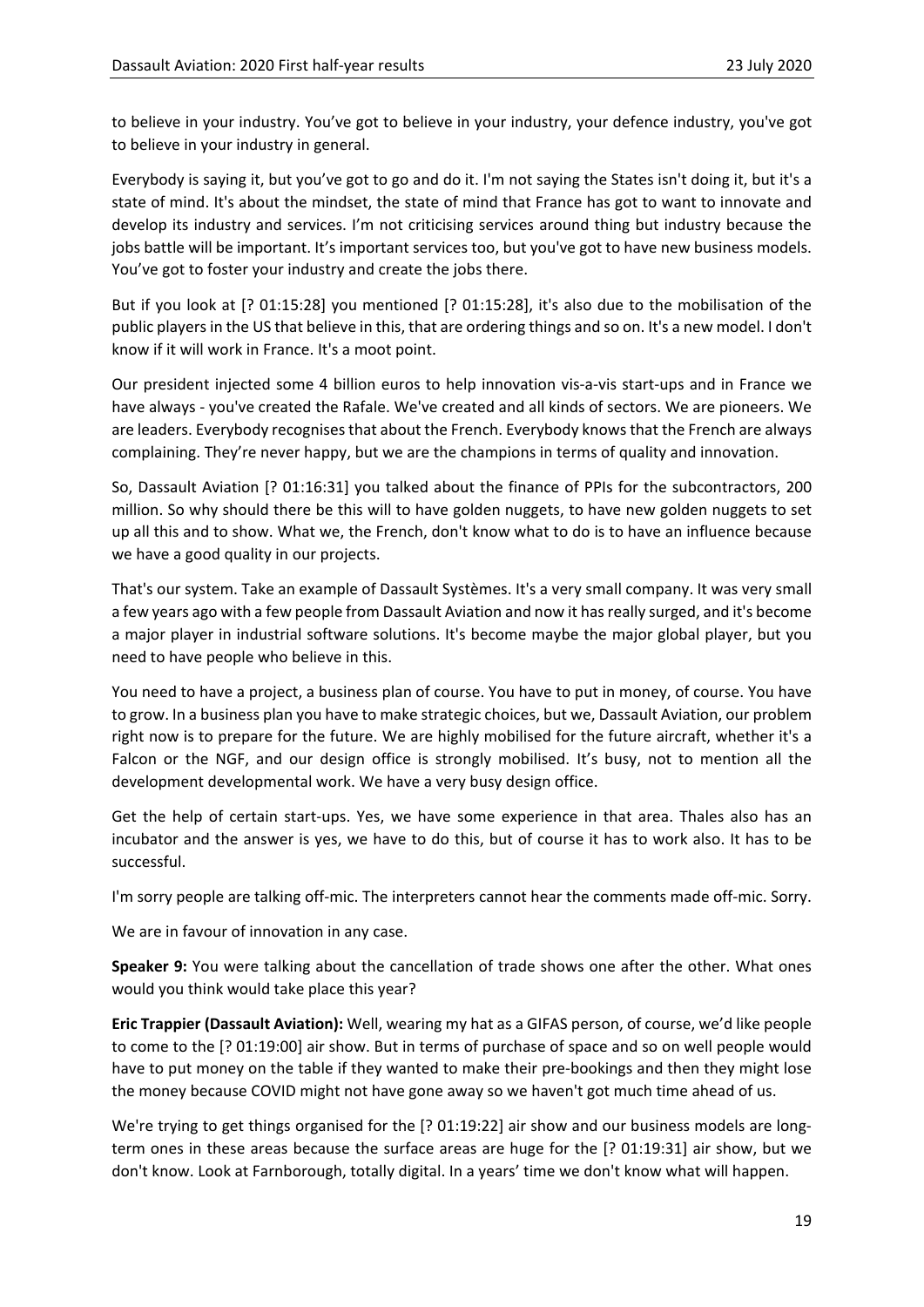A lot of trade shows have been cancelled recently. Look at the naval show. Two weeks ago, everybody was saying there's no COVID in France anymore, no problem, but if there's a new surge, the newspapers like yourselves. You write the articles in the newspapers, so it's still around and it will remain around a bit more after the summer holidays because people have been moving around and traveling and will have slackened in their efforts, in a way too. So, we don't know.

The [? 01:20:11] air show is in a years' time. At the end of the year, the decision will have to be taken. We will have to talk about that later on. If it's as it is right now, it might be feasible. But other countries would want to see things the same way. If you hold the [? 01:20:26] air show right now, the Americans won't come, and certain other countries might not come either.

And if you go to a trade show, it costs as well. Look at the economic and financial crisis following on the heels of the health crisis. So, it cost people to go on the [? 01:20:43] and they might do without it for one year, so in GIFAS we're wondering about all this because it's a lot of monies to be committed and we just don't know how we would be covered if there were cancellations, so we just don't know yet.

**Corine Marnier (BNP Paribas):**  Corine Marnier, BNP Paribas. I have two questions. One on the evolution of R&D, the midterm envelope. It has remained unchanged. Were you talking about the possible changes? What are the possibilities in 2020 and in the future years? Will the peak be in 2021?

And the second question is on defence. You talked about the concern of the industry on the delays in exports. Is it because you have trouble advancing in discussions when you cannot travel or is it rather an economic issue for the countries?

**Eric Trappier (Dassault Aviation):** Well, R&D, yes, that's the first question. Would you give you an indication? The financials from Dassault are going to get worst. The indication is that we have two programmes that we're developing right now. Once is the 6X and the other one is the NX. I haven't said anything about the NX.

I did not tell you when it will be operational. What I can tell you is that in 2022 we will deliver the 6X. We will stop the development of the 6X. So, the peak is right now because we have two programmes at the same time, which is not logical because the plan was to have a 5X delivered in 2017 and then we had this famous NX. So, we are over self-funded in R&D because we have two simultaneous programmes which is not really logical, and this will last until 2022 at least.

Now it doesn't give you an idea after 2022, but until 2022 we will have a high level of development. A new programme ramps up until the programme reaches maturity and then it goes down. So, two curves. You can carry out your simulations, but you have a certain number of elements missing to have a proper simulation.

As for your second question. It was the gap in exports. Well, there are two things there for three/four months, although the phone did work, countries were mobilising and fighting against the virus. So, it did not accelerate. Then there are economic consequences because of the pandemic. So, it's very difficult to say [? 01:23:40] country.

Each country has its own issues and we're not coming out of the crisis in the same way as we've all entered. So, we've had to carry out this analysis. We feel we can carry out the analysis now because Frances come out of the crisis, but it's not yet totally over. There are some European recovery plans. It's a new world. We have to carry out this analysis in all the countries.